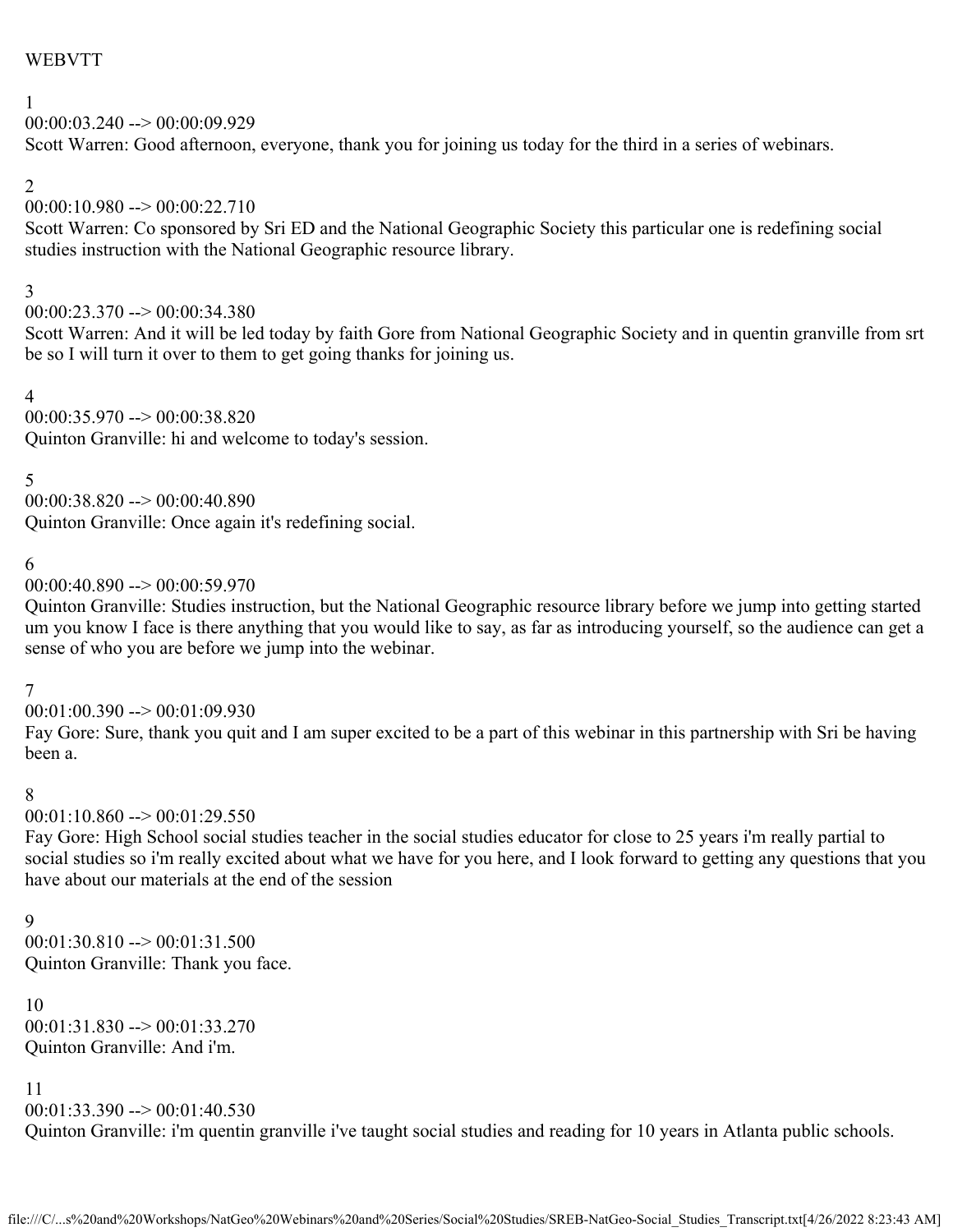$00:01:40.800 \rightarrow 00:01:52.380$ 

Quinton Granville: And like fame mentioned, I have a lot of empathy when it comes to the challenge of teaching social studies content with some type of quality and fidelity.

# 13

# 00:01:52.800 --> 00:02:00.480

Quinton Granville: And it's those things that fan I used to design today's webinar and these things will be our motivating.

### 14

## $00:02:00.930 \rightarrow 00:02:10.050$

Quinton Granville: force as we go through today's webinar hopefully you'll find it beneficial and see some things in the National Geographic resource library and so.

## 15

## $00:02:10.500 \rightarrow 00:02:22.830$

Quinton Granville: Sorry bees powerful social studies instructional practices that can support you with planning and delivering instruction when you go back to your school all right so here's the way we would like to start.

### 16

### $00:02:24.360 \rightarrow 00:02:36.870$

Quinton Granville: We would like for you all to use the chat box to respond or fill in the blank to the following statement social studies instruction becomes meaningful to students when.

### 17

### $00:02:37.560 \rightarrow 00:02:45.300$

Quinton Granville: And you can think about this from a number of ways, you can think about it from what it's like when you're teaching your students.

## 18

## $00:02:45.570 \rightarrow 00:02:55.410$

Quinton Granville: And just reflect on the things that have inspired Aha moments with your students or you can think back to when you are a student in a social studies class.

## 19

## $00:02:55.710 \rightarrow 00:03:04.860$

Quinton Granville: And you experience times when your teacher was able to make what was going on in social studies meaningful for you alright so we'll spend.

## 20

# $00:03:05.340 \rightarrow 00:03:19.290$

Quinton Granville: Like 30 seconds here and we'll look at the chat box to get a sense of some of the responses and we'll use this to transition to the next slide okay so social studies instruction becomes meaningful to students when.

## 21

# $00:03:31.020 \rightarrow 00:03:35.430$

Quinton Granville: When they can relate the content to their lives definitely.

## 22

## $00:03:40.530 \rightarrow 00:03:50.730$

Quinton Granville: They can make connections between the content and their lives when they can make connections, so we see a one of the things that's coming up is being able to make connections.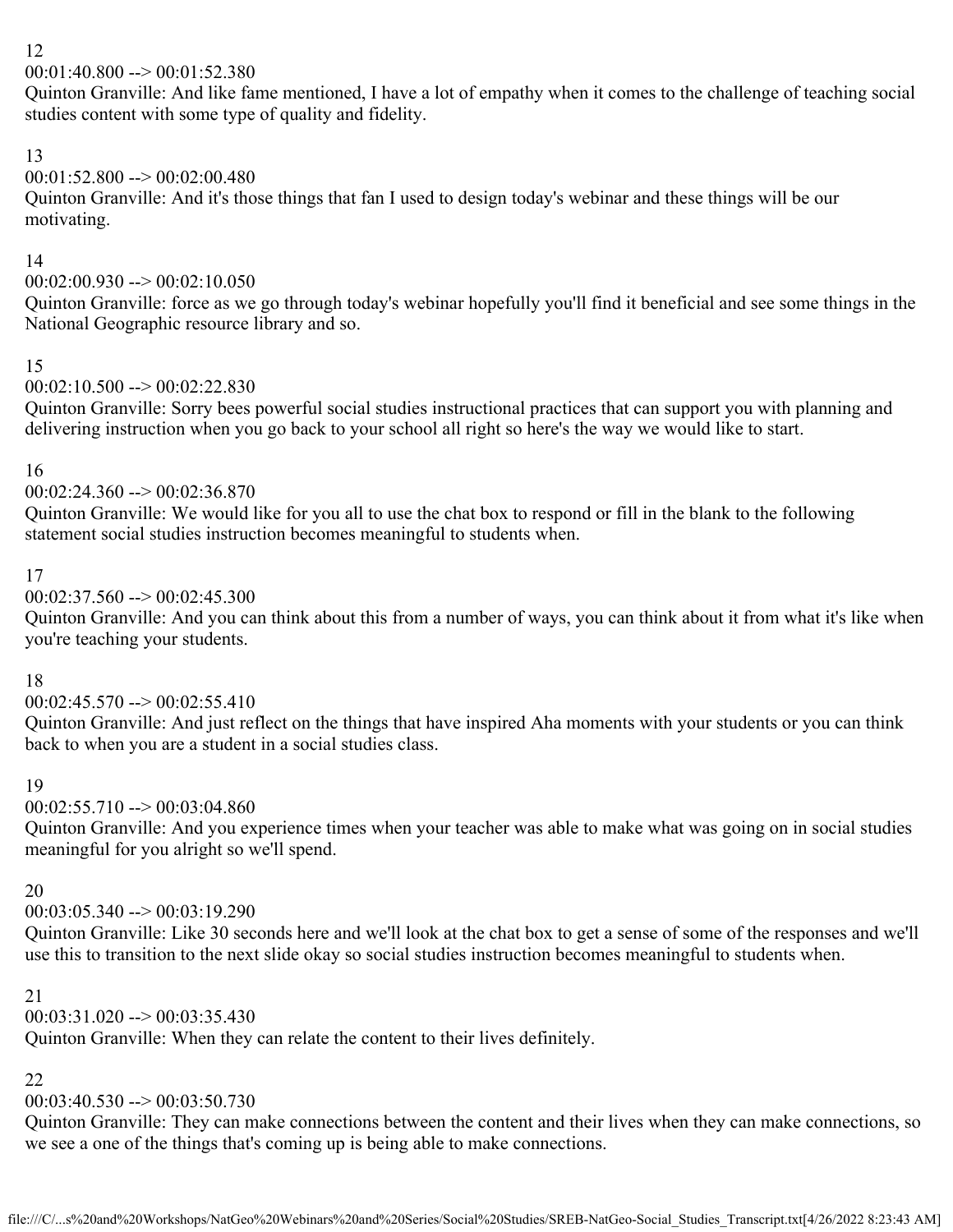$00:03:52.290 \rightarrow 00:03:59.790$ 

Quinton Granville: And I think that's important to consider when we think about young people who life experiences are.

### 24

# 00:04:00.420 --> 00:04:10.740

Quinton Granville: happening as they're coming of age and a lot of times they're trying to make sense of the things that are going on in their lives, so seeing how things played out in history.

## 25

# $00:04:11.400 \rightarrow 00:04:24.960$

Quinton Granville: How certain events, even in present time unfolding and give them a sense of how things are playing out in their personal life all right when they can understand it yeah understanding does lead to engagement.

## 26

 $00:04:25.620 \rightarrow 00:04:31.740$ 

Quinton Granville: A lot of times and even more importantly, being able to apply what you know to do tasks.

### 27

## 00:04:32.520 --> 00:04:44.130

Quinton Granville: All right, so we appreciate that we're going to use your responses to support us with framing and communicating key things as we move throughout the webinar one thing that I would like to point out.

## 28

 $00:04:44.760 \rightarrow 00:04:49.770$ 

Quinton Granville: Is the qr code that's in the right on the corner of the slide.

### 29

## $00:04:50.250 \rightarrow 00:05:07.770$

Quinton Granville: You can use that qr code to access our agenda that's going to be used to drive the webinar today throughout the webinar i'll be using the agenda just to make sure you all see certain resources that i'm clicking on that can.

## 30

 $00:05:08.280 \rightarrow 00:05:21.690$ 

Quinton Granville: Help us paint a picture of how to use the National Geographic resource library or the social studies powerful instructional practices that Sri be provides alright so let's move to the next slide.

## 31

00:05:25.980 --> 00:05:27.780 Quinton Granville: importance of social studies.

# 32

 $00:05:28.890 \rightarrow 00:05:39.780$ 

Quinton Granville: Social studies as key as the content is sometimes can be overlooked when we talk about priorities in a school all right.

## 33

# $00:05:40.830 \rightarrow 00:05:54.000$

Quinton Granville: Nevertheless, social studies serves a purpose if taught correctly and with a sense of understanding of how it can impact students perspectives on their lives in the world around them.

## 34

00:05:54.480 --> 00:06:05.250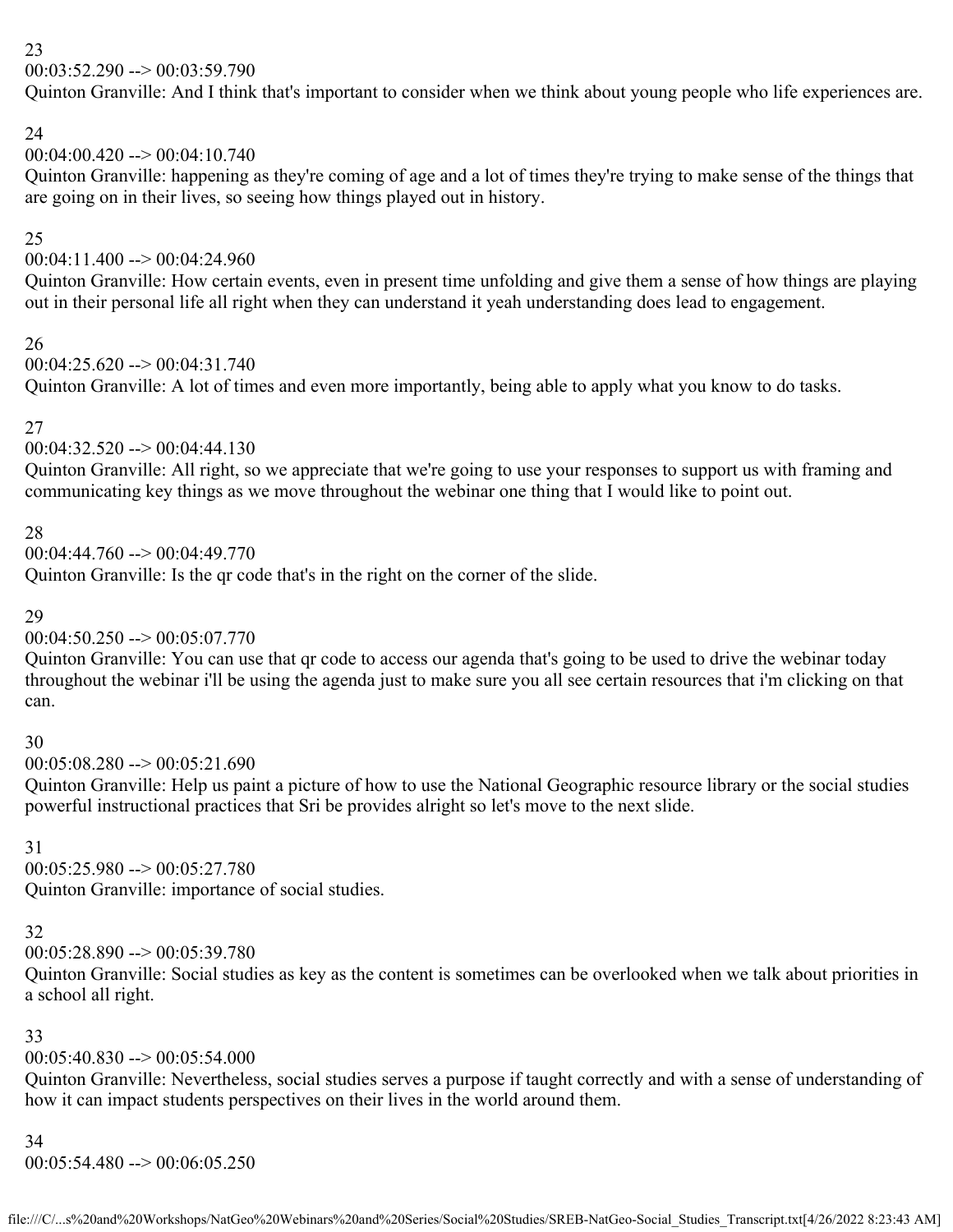Quinton Granville: Social studies can support one with analyzing history to understand the present and prepare for the future, expand the mind and spirit to recognize human connections as a pathway to change.

## 35

 $00:06:06.330 \rightarrow 00:06:18.600$ 

Quinton Granville: In raise awareness and reveal opportunities to serve an act now, these things are good ideas and philosophies to have in mind when planning and leading instruction.

## 36

00:06:18.990 --> 00:06:32.820

Quinton Granville: But we all know, it has to be bigger than education if it's going to hit kids, to the point where they internalize it with the idea of moving to create change and that's when National Geographic comes in.

## 37

 $00:06:34.350 \rightarrow 00:06:40.620$ 

Quinton Granville: hey do you mind sharing information about national geographics explore mindset and.

# 38

00:06:41.610 --> 00:06:50.340

Fay Gore: Not at all thank you quit and I think that was a really great segue into our learning framework we like to think that we bring.

## 39

 $00:06:50.820 \rightarrow 00:06:56.250$ Fay Gore: learning to life through taking action in the ways that Clinton just talked about make social studies real.

## 40

00:06:56.790 --> 00:07:09.720

Fay Gore: So it's a perfect complement to the work that you're already doing with that sorry be because we believe it empower students to cultivate their own natural curiosity on how the world works and minute inspires them to want to.

## 41

 $00:07:10.320 \rightarrow 00:07:17.490$ 

Fay Gore: develop the necessary skills in the background knowledge and the understanding as you guys have already articulated.

## 42

 $00:07:17.820 \rightarrow 00:07:22.350$ Fay Gore: That helps them take action around issues that are important to them in their communities.

# 43

00:07:22.710 --> 00:07:38.610

Fay Gore: We call this the explorer mindset, because it is the real work our National Geographic explores do our scientists are anthropologists our journalists are photographers and, yes, our educators, we have educators who are also explores.

# 44

 $00:07:39.660 \rightarrow 00:07:44.940$ 

Fay Gore: It just a few seconds, we will share with you the National Geographic resource library.

# 45

00:07:45.300 --> 00:07:54.300

Fay Gore: And that's a tool that we've developed that helps foster the explorer mindset, so all the resources that will be shared and the experiences that we create.

file:///C/...s%20and%20Workshops/NatGeo%20Webinars%20and%20Series/Social%20Studies/SREB-NatGeo-Social\_Studies\_Transcript.txt[4/26/2022 8:23:43 AM]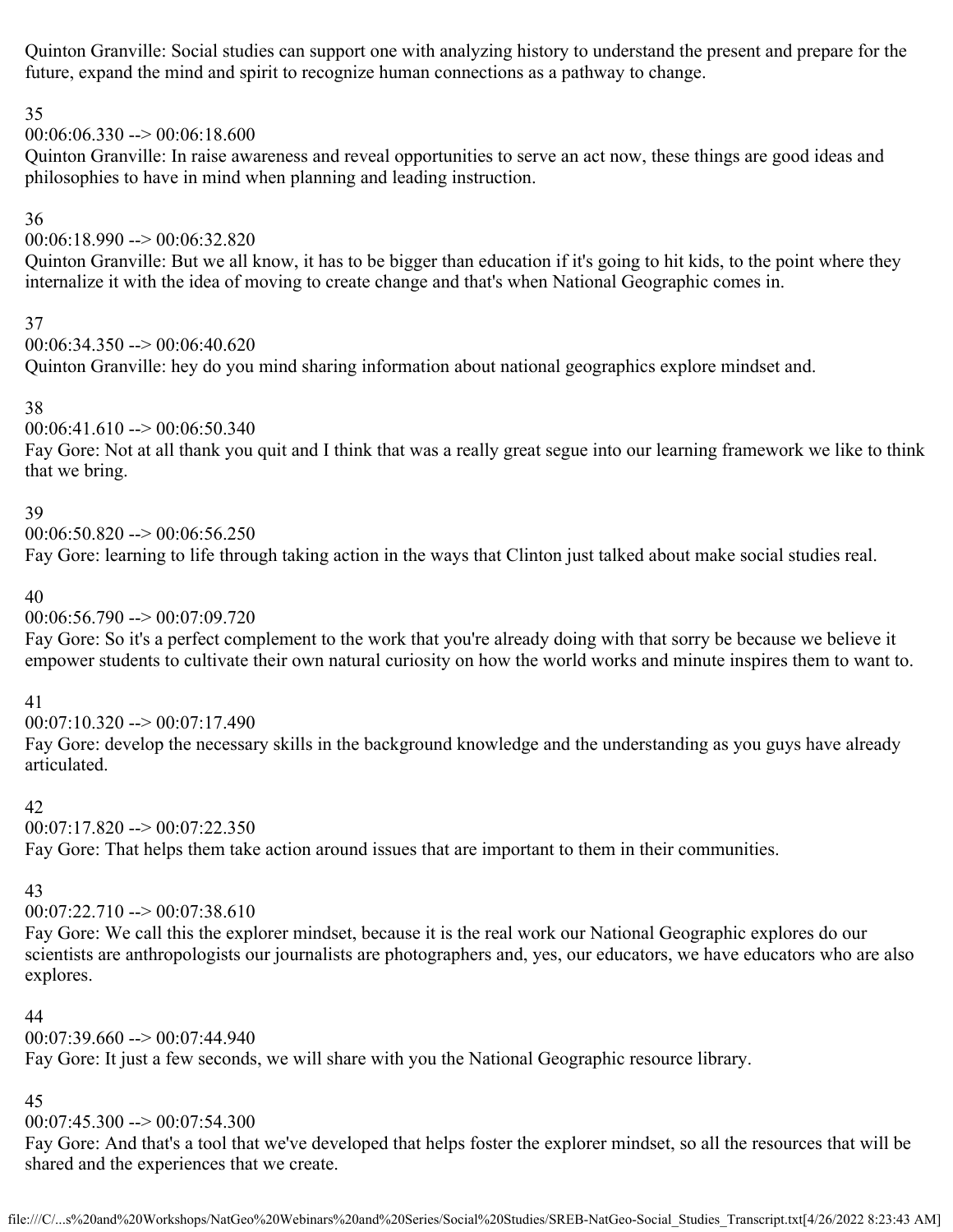#### 00:07:54.690 --> 00:08:05.280

Fay Gore: Are centered around the attitudes, as you see, on the screen the skills and the knowledge that we believe students should acquire in order to engage.

### 47

 $00:08:05.550 \rightarrow 00:08:16.920$ 

Fay Gore: In the real world so moving from just fact based to actually empowering kids to take action is what we are promoting and i'll pass it back to you Clinton.

### 48

 $00:08:17.520 \rightarrow 00:08:18.420$ Quinton Granville: Alright, thanks, a lot.

### 49

00:08:19.260 --> 00:08:21.690 Quinton Granville: And so, one of the things that I would like.

## 50

00:08:21.810 --> 00:08:34.320

Quinton Granville: To make sure to emphasize, as we get ready to dive deep into the National Geographic resource library and srt these powerful instructional practices for social studies is.

## 51

 $00:08:35.250 \rightarrow 00:08:43.710$ 

Quinton Granville: We acknowledge the challenge that teachers face when it comes to bringing instruction to life in the classroom.

## 52

00:08:44.370 --> 00:08:51.030 Quinton Granville: We try to be very mindful, to show the resources in a way that gives you.

## 53

 $00:08:51.480 \rightarrow 00:09:02.520$ 

Quinton Granville: A sense of excitement as far as how they can be used to make your life easier when it comes to doing things like providing standards based instruction.

### 54

 $00:09:03.000 \rightarrow 00:09:08.880$ Quinton Granville: When it comes to doing things like engaging students in reading, writing speaking and listening.

## 55

 $00:09:09.810 \rightarrow 00:09:23.370$ 

Quinton Granville: I want to be clear that this is meant to support you all with taking action, not just providing knowledge so With that in mind, we jump into the National Geographic resource library.

## 56

 $00:09:23.790 \rightarrow 00:09:35.250$ 

Quinton Granville: Okay, so in social studies, there are things that drive the standards in the key learning that should be taking place in the classroom.

### 57

00:09:35.970 --> 00:09:44.400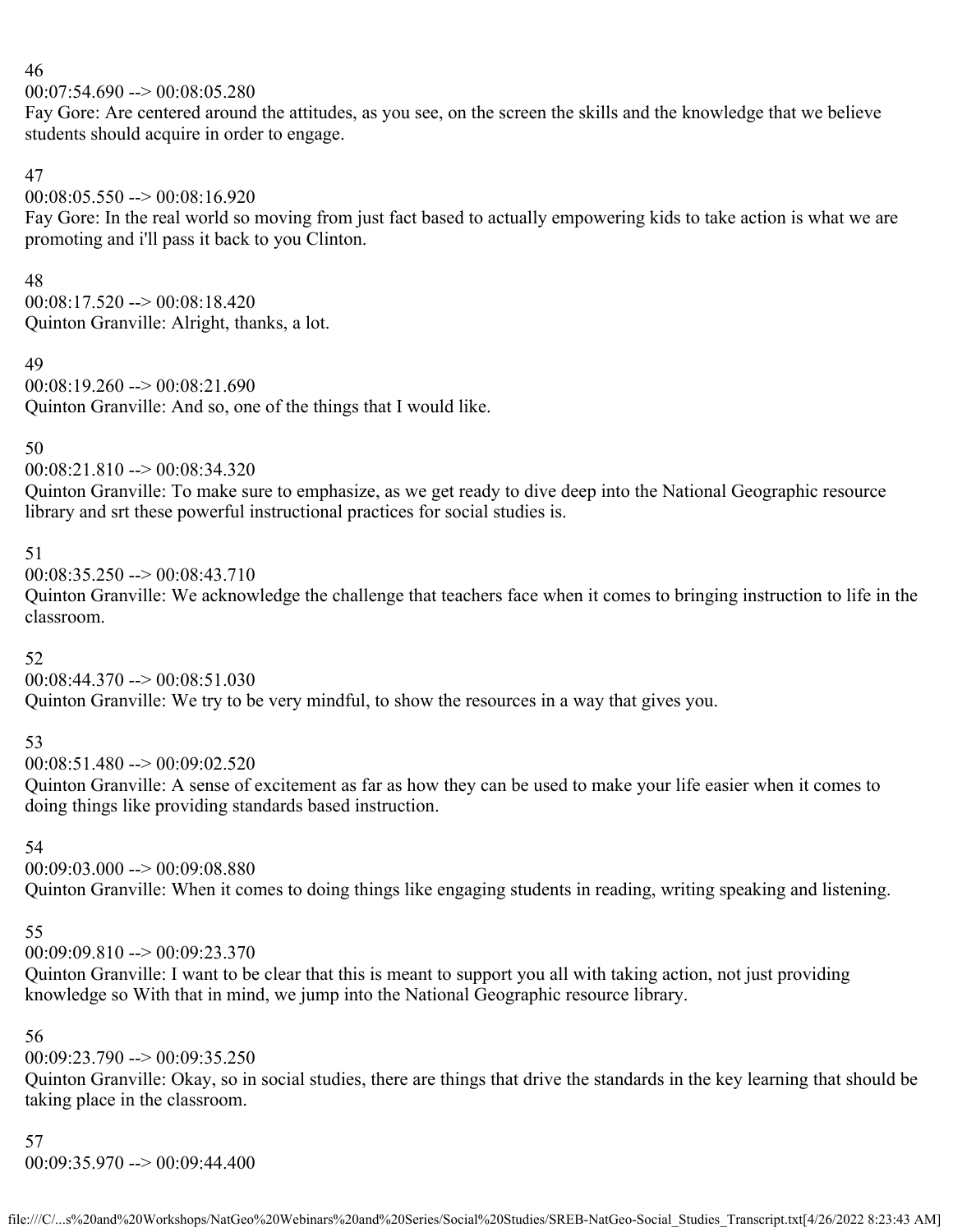Quinton Granville: oftentimes we hear those things mentioned but rarely our teachers, provided the resources that can give them the insight.

## 58

 $00:09:44.670 \rightarrow 00:09:54.600$ 

Quinton Granville: on how to plan to teach these things, to make sure the students understand and are able to make connections, just like you, are mentioned in the.

## 59

 $00:09:55.200 \rightarrow 00:10:02.760$ 

Quinton Granville: chat box early alright, so at this point what i'm going to do is just if you all don't mind.

## 60

 $00:10:03.300 \rightarrow 00:10:24.120$ 

Quinton Granville: Go back in a moment in time, for me, when I was teaching alright so to do that i'm going to go to a different screen and on that screen first name pops up is the agenda so hopefully you've used the qr code to be able to access it, and right now we are here.

### 61

## 00:10:26.730 --> 00:10:43.980

Quinton Granville: What I would like to show is the standards, I was responsible for teaching around 2012 2013 recently they've been updated when you see, but one thing I see that remains the same, is there are a ton of standards.

## 62

 $00:10:46.830 \rightarrow 00:10:54.930$ 

Quinton Granville: a ton of standards that this person or this eighth grade teacher would have to cover in a school year.

## 63

## $00:10:55.620 \rightarrow 00:11:06.420$

Quinton Granville: And one thing I would have to keep in mind is most of the kids by the time they reach a grade haven't necessarily received the type of social studies instruction.

## 64

00:11:06.660 --> 00:11:30.240

Quinton Granville: That brings them to you with the level of understanding and skill performance that they need to really dive deep and get the key takeaways from a lot of this information alright so as i'm looking at it um wow there are a lot of things that come to mind, but it is around this point.

## 65

 $00:11:31.290 \rightarrow 00:11:39.630$ 

Quinton Granville: Well, I remember teaching eighth grade social studies, where it began to get real heavy for them okay.

## 66

## 00:11:40.020 --> 00:11:52.620

Quinton Granville: Because up to this point, I was doing a lot of finding resources on my own seeking information from veteran teachers and those things were helpful, but I always felt like it was just at the surface level.

## 67

## $00:11:52.980 \rightarrow 00:12:15.630$

Quinton Granville: Or it was just so much being provided that it was hard for me to determine what should I use and what could I do away with making sure that i'm paying attention to what i'm trying to accomplish all right so from there let's see if we go into the National Geographic library.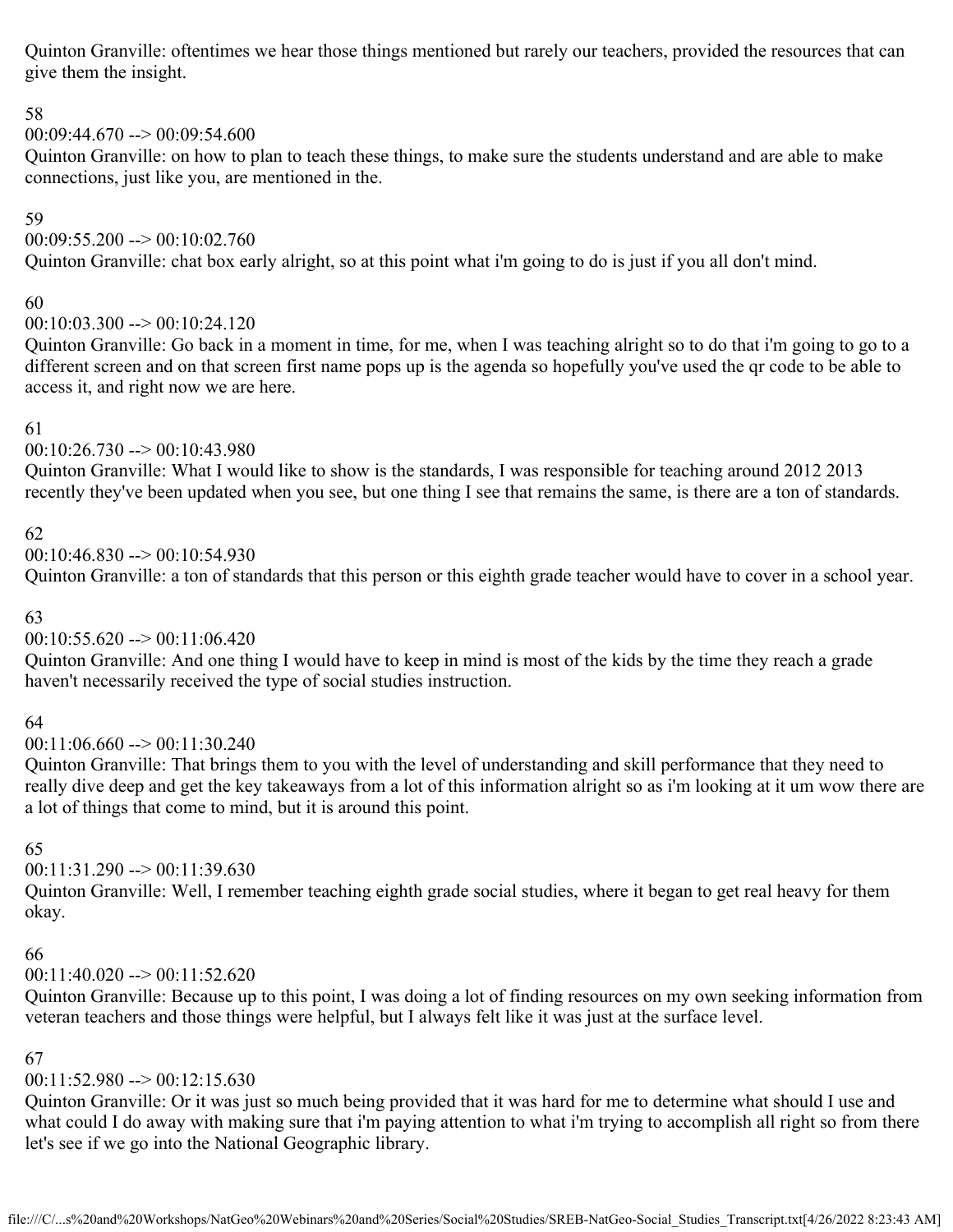#### $00:12:19.170 \rightarrow 00:12:26.970$

Quinton Granville: Now, if you all noticed when I was looking at those standards, I was looking at the standards that address the address the civil war.

## 69

### $00:12:27.780 \rightarrow 00:12:43.230$

Quinton Granville: And in Georgia, there are a lot of key things that have to be taught for students to get the full understanding of how the outcomes, the different laws that were created during the civil war, plays a role in.

### 70

 $00:12:43.620 \rightarrow 00:12:52.140$ 

Quinton Granville: Policy laws that will follow later Okay, one of the things was the dred Scott court decision.

### 71

### 00:12:53.490 --> 00:13:04.410

Quinton Granville: Now I have to admit, this is something that I wasn't taught or I really don't ever remember being exposed to when I was in high school or middle school.

### 72

### $00:13:04.770 \rightarrow 00:13:16.770$

Quinton Granville: As a teacher almost had to do a lit review or research to prepare myself to teach it and I found myself being up at like three o'clock in the morning four o'clock in the morning to prepare a lesson for the next day.

## 73

00:13:17.130 --> 00:13:28.260

Quinton Granville: had something like the National Geographic resource library been available, I would have been able to search like I did previously and go to information that is precise.

## 74

## 00:13:29.040 --> 00:13:40.410

Quinton Granville: hits the nail right on the head addresses what needs to be done, as far as the standards, I can tell that by reading here and, in addition to that.

## 75

 $00:13:41.040 \rightarrow 00:13:49.560$ 

Quinton Granville: It supports me as a Social studies teacher with engaging my students in reading the way reading should be done in social studies.

## 76

## 00:13:49.980 --> 00:13:57.330

Quinton Granville: and learning vocabulary in context rather than just looking in the back of the book and defining terms.

### 77

 $00:13:57.840 \rightarrow 00:14:06.540$ 

Quinton Granville: As they read as we read the opportunity to learn how the author is using certain vocabulary in context is there.

## 78

## $00:14:06.930 \rightarrow 00:14:14.100$

Quinton Granville: Okay, just wanted to highlight that, as far as how the standard is definitely being addressed.

### 79

file:///C/...s%20and%20Workshops/NatGeo%20Webinars%20and%20Series/Social%20Studies/SREB-NatGeo-Social\_Studies\_Transcript.txt[4/26/2022 8:23:43 AM]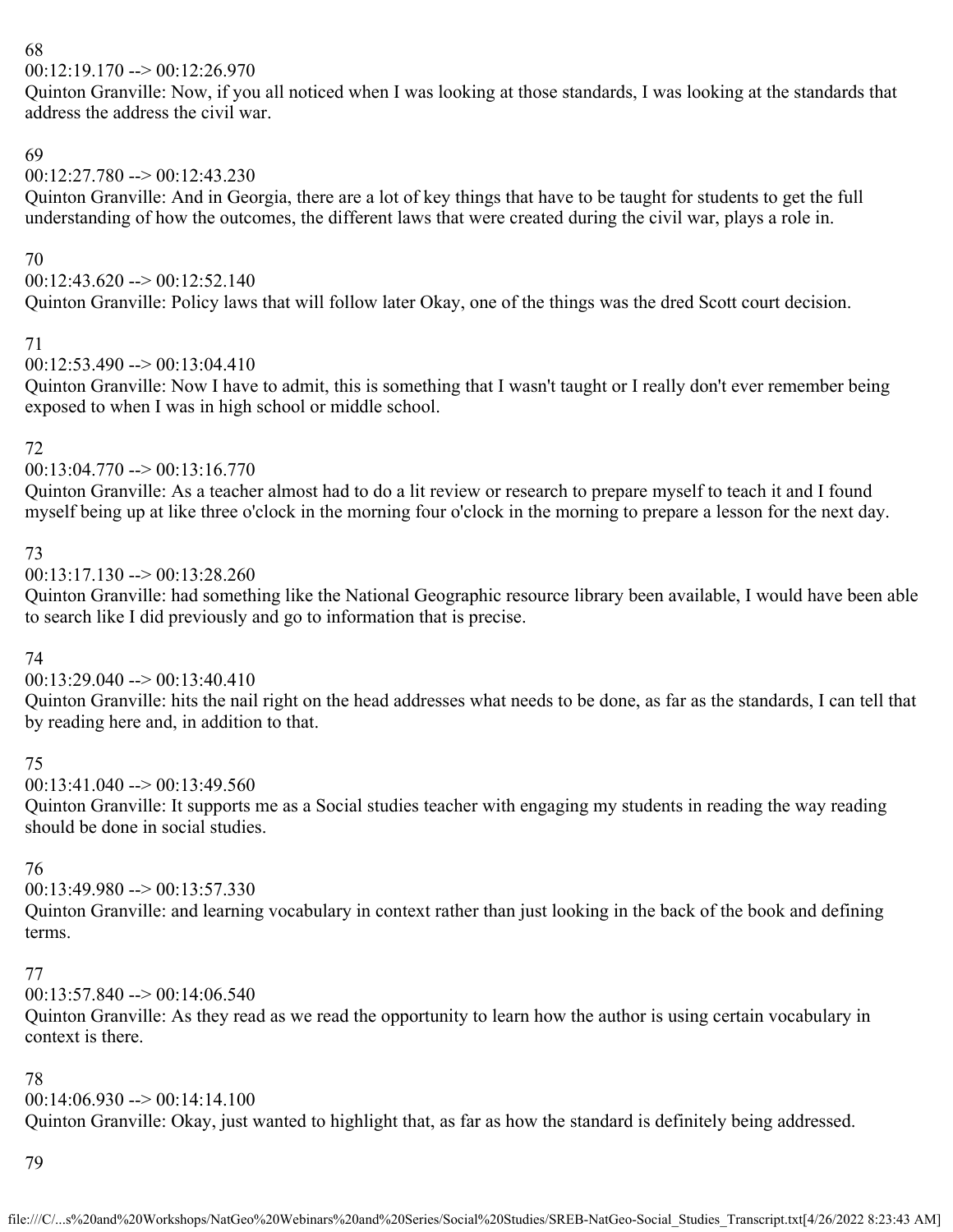### $00:14:14.550 \rightarrow 00:14:21.660$

Quinton Granville: More importantly, the stress level of a teacher who's responsible for teaching certain things can be decreased.

### 80

### $00:14:21.960 \rightarrow 00:14:38.520$

Quinton Granville: When he or she uses the National Geographic resource library alright, so what I did was show how one can use it to find a standard space topic in i'm just going to put something else in the compromise of.

### 81

### 00:14:40.710 --> 00:14:53.310

Quinton Granville: 1850 if they're open okay there we go yeah, and this is something that I struggle with when I was a teacher because it wasn't taught at a certain level when I was in high school.

#### 82

00:14:54.000 --> 00:15:02.910

Quinton Granville: So, if this resource was available, it would definitely put me in a place where I can take information from it, to be able to engage my students in learning.

### 83

00:15:03.540 --> 00:15:17.970

Quinton Granville: here's what I would like, for you all to do, using the agenda if you click on this link right here it'll take him to the National Geographic resource library.

### 84

 $00:15:20.400 \rightarrow 00:15:22.380$ 

Quinton Granville: Alright, so i'm going to go ahead and click there.

### 85

 $00:15:25.260 \rightarrow 00:15:36.150$ 

Quinton Granville: Once you get to the National Geographic library, we would like, for you all to think about a concept that you taught this year a standard that you address this year.

### 86

 $00:15:36.600 \rightarrow 00:15:44.970$ 

Quinton Granville: typing in the search engine and seal the yields see what it provides, just so you can get a sense of how.

### 87

 $00:15:45.240 \rightarrow 00:15:57.000$ 

Quinton Granville: i'm the National Geographic resource library support you with getting to credible information alright so we'll give you all like one minute or so to play around in the national.

### 88

00:15:57.300 --> 00:16:00.600

Quinton Granville: Geographic resource library just to get a feel for how it works.

### 89

 $00:16:00.990 \rightarrow 00:16:15.450$ 

Quinton Granville: And if you need support you can use the chat box or unmute yourself to ask a question and we're here for them, but we want you all to take one minute to just dive deep, so you can kind of get a feel of the landscape of the National Geographic Libre.

### 90

file:///C/...s%20and%20Workshops/NatGeo%20Webinars%20and%20Series/Social%20Studies/SREB-NatGeo-Social\_Studies\_Transcript.txt[4/26/2022 8:23:43 AM]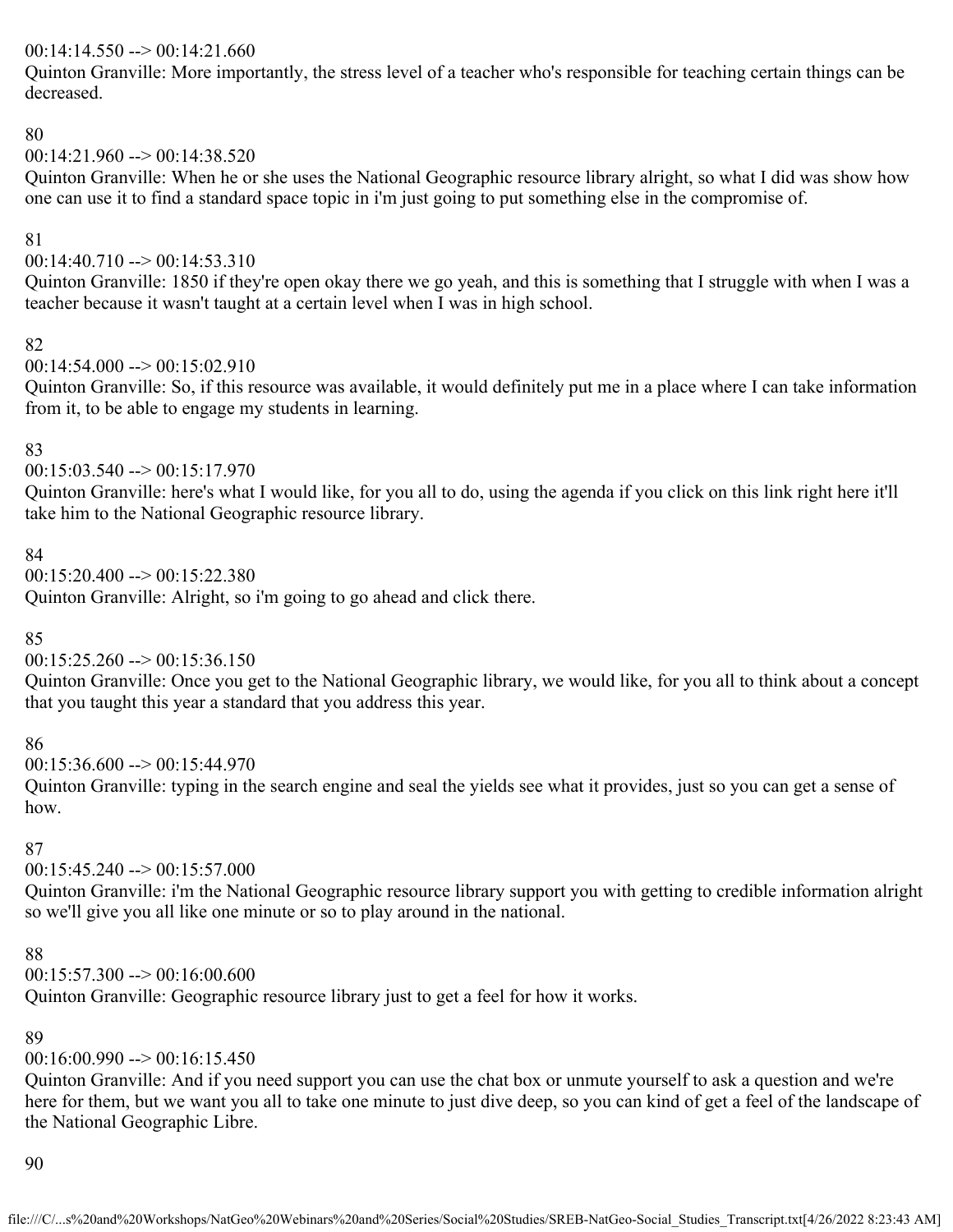### $00:16:16.410 \rightarrow 00:16:21.600$

Quinton Granville: Right, so that Time starts now it's let's say for 19.

### 91

 $00:16:22.920 \rightarrow 00:16:24.930$ 

Quinton Granville: Eastern time we'll come back together.

## 92

 $00:18:05.130 \rightarrow 00:18:11.940$ 

Quinton Granville: Alright So hopefully you all have had the opportunity to play around in the National Geographic resource library.

### 93

00:18:12.810 --> 00:18:25.170

Quinton Granville: enough to get a sense of the landscape of it i'm just using the chat box what are some of the things that you all noticed or anything that popped out to you when you were just in the National Geographic library.

### 94

00:18:47.880 --> 00:18:59.580

Quinton Granville: And if anyone would like to unmute themselves to share what is some of the things you recognize within when in the National Geographic resource library feel free to do that as well.

### 95

 $00:19:17.760 \rightarrow 00:19:25.860$ Quinton Granville: Alright, so here's a question that I would like you know what, not even a question this statement.

### 96

00:19:26.310 --> 00:19:39.540

Quinton Granville: What comes to mind i'm more of a statement than a question what comes to mind when you all think of multiple forms of representation in social studies.

## 97

 $00:19:40.080 \rightarrow 00:19:51.390$ 

Quinton Granville: In other words, we know students can just be in front of a computer screen or always use a traditional.

## 98

 $00:19:52.230 \rightarrow 00:20:10.350$ 

Quinton Granville: copy of a text as a way of learning social studies um so the phrase multiple forms of representation is often use on what comes to mind, for you all, when you think multiple forms of representation in a social studies classroom.

### 99

 $00:20:13.440 \rightarrow 00:20:17.310$ 

Quinton Granville: Student choice visuals definitely mm hmm.

## 100

 $00:20:18.630 \rightarrow 00:20:32.730$ 

Quinton Granville: And as far as visuals when we take multiple forms of representation, are there any specific visuals that you are thinking breathe life into the learning that takes place in a social studies classroom.

101 00:20:37.920 --> 00:20:41.100 Quinton Granville: interactive yes mm hmm.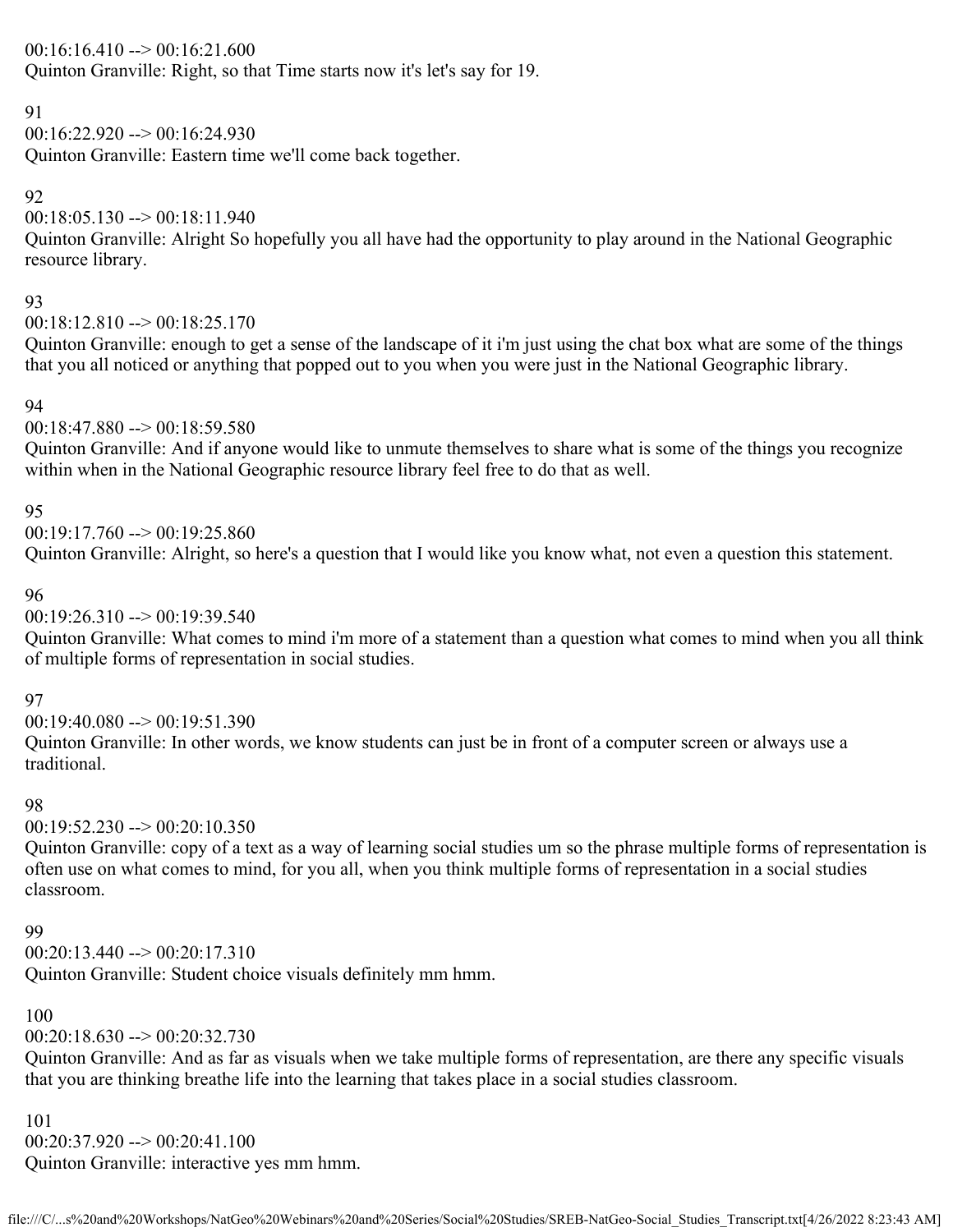102 00:20:46.590 --> 00:20:48.270 Quinton Granville: Good well.

#### 103

 $00:20:49.800 \rightarrow 00:20:58.140$ 

Quinton Granville: here is how the National Geographic resource library opens the door to multiple forms of representation.

#### 104

 $00:20:58.650 \rightarrow 00:21:04.980$ Quinton Granville: And once again being in the classroom and fe if you would like to speak to this or anyone else.

#### 105

 $00:21:05.610 \rightarrow 00:21:11.970$ 

Quinton Granville: Whether you're an attendee or supporting with presenting, if you would like to speak to this feel free to do so.

#### 106

00:21:12.600 --> 00:21:24.630

Quinton Granville: um when I think multiple forms of representation, I think about how do you use primary and secondary sources that show the lives of the people who.

#### 107

00:21:25.170 --> 00:21:38.760

Quinton Granville: Did the work to create the change, how do you use things like maps so that students can understand geographic locations role in the accessibility of resources.

#### 108

00:21:39.270 --> 00:21:46.410 Quinton Granville: um, how can we see the way that things like zoning plays a role in policy and government.

#### 109

00:21:47.280 --> 00:21:56.220

Quinton Granville: tendencies is things like this that comes to mind when I think multiple forms representation and quite honestly I can remember.

## 110

 $00:21:56.640 \rightarrow 00:22:09.780$ 

Quinton Granville: There were times when I was instructed or, it was suggested that I use multiple forms of representation, but the person or the group that was making a suggestion.

#### 111

00:22:10.200 --> 00:22:14.820

Quinton Granville: didn't do anything to provide me with the resource alright so it's difficult to do it.

### 112

 $00:22:15.240 \rightarrow 00:22:23.580$ 

Quinton Granville: Well that's where National Geographic comes in, as far as the resource library what we're looking at here is one example of many.

#### 113

00:22:24.000 --> 00:22:34.140

file:///C/...s%20and%20Workshops/NatGeo%20Webinars%20and%20Series/Social%20Studies/SREB-NatGeo-Social\_Studies\_Transcript.txt[4/26/2022 8:23:43 AM]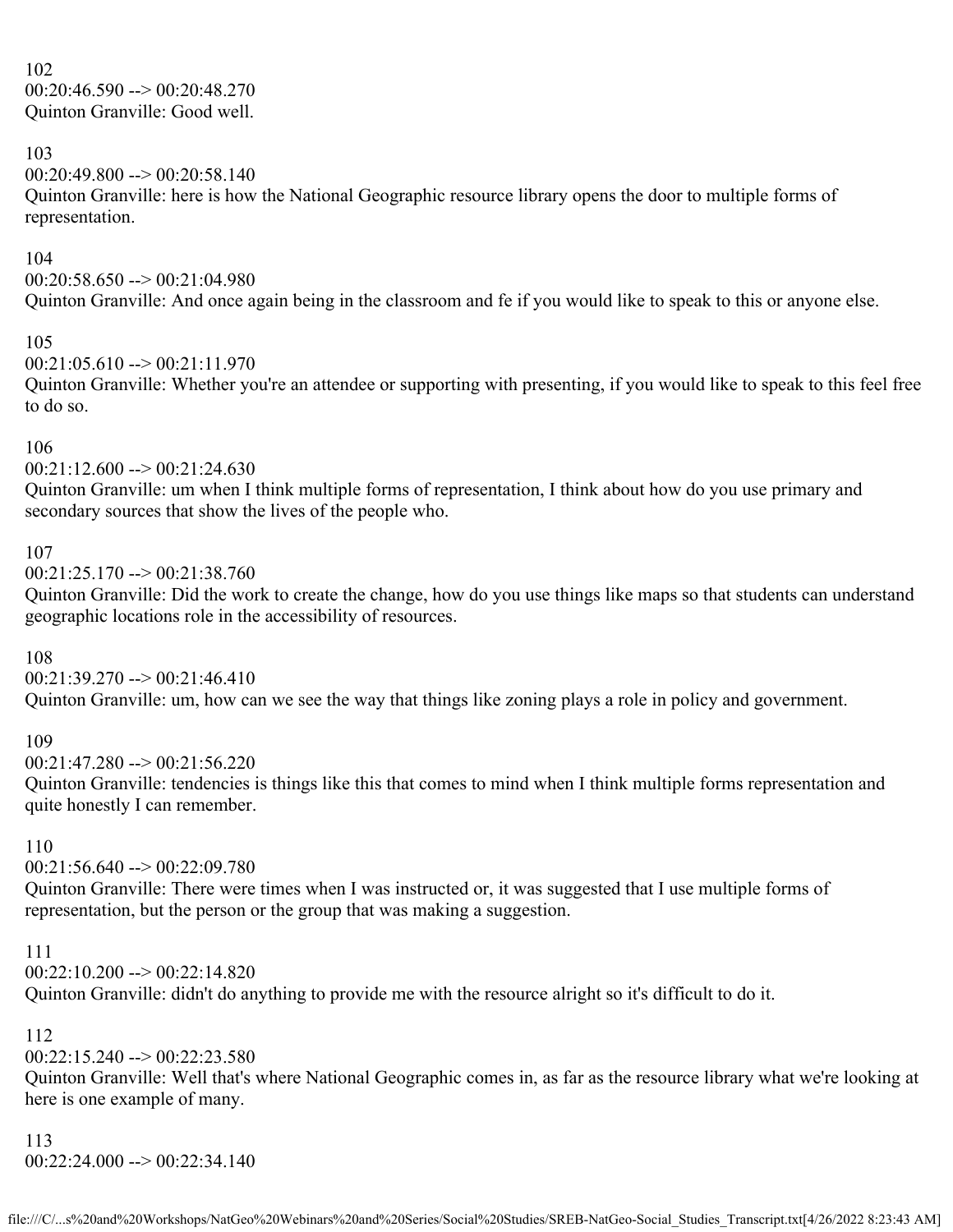Quinton Granville: where one can use the language of his or her standard to go to the library and access things like photos.

## 114

 $00:22:34.710 \rightarrow 00:22:48.450$ 

Quinton Granville: And this stands out to me because I remember teaching about the march on Washington and it appeared to me that a lot of my students takeaways were more emotional.

## 115

00:22:48.990 --> 00:23:03.870

Quinton Granville: Then understanding the strategic movement that was taking place, but before I get into sharing of faith is anything that you would like to say, as far as the multiple forms of representation that's provided in the resource library.

### 116

00:23:04.200 --> 00:23:13.620

Fay Gore: yeah, thank you for that question I think outside of the various modalities that you'll see there from videos to photographs to infographics.

### 117

00:23:14.790 --> 00:23:24.240

Fay Gore: For us, one of the things that we're really trying to build in the resource library we're not 100% there yet, but we're moving in that direction is really around perspective.

### 118

 $00:23:24.630 \rightarrow 00:23:38.520$ 

Fay Gore: As you know, when you're looking at any type of historical event is easy to take just a small snapshot in time from a textbook right and we know we think about what's left out of that right so part of multiple.

## 119

00:23:39.180 --> 00:23:45.900 Fay Gore: forms of representation for us is bringing in multiple voices in into the conversation, so we have a.

### 120

 $00:23:46.740 \rightarrow 00:23:51.090$ Fay Gore: I think that's happening now, where we're really trying to uplift different voices.

# 121

 $00:23:51.360 \rightarrow 00:23:59.940$ 

Fay Gore: and different perspectives so even looking at the March on Washington and looking at this image, you can think about like what perspective might be represented here.

### 122

00:24:00.090 --> 00:24:10.770

Fay Gore: But using the resource library to also dig deeper to say what other voices, do we need to bring into the conversation to give students a fuller picture of that particular historical event.

### 123

 $00:24:12.240 \rightarrow 00:24:15.270$ Quinton Granville: Absolutely, and once again.

### 124

 $00:24:15.330 \rightarrow 00:24:24.840$ 

Quinton Granville: The photos that are provided do a lot to tell the story beyond just the academics beyond the idea of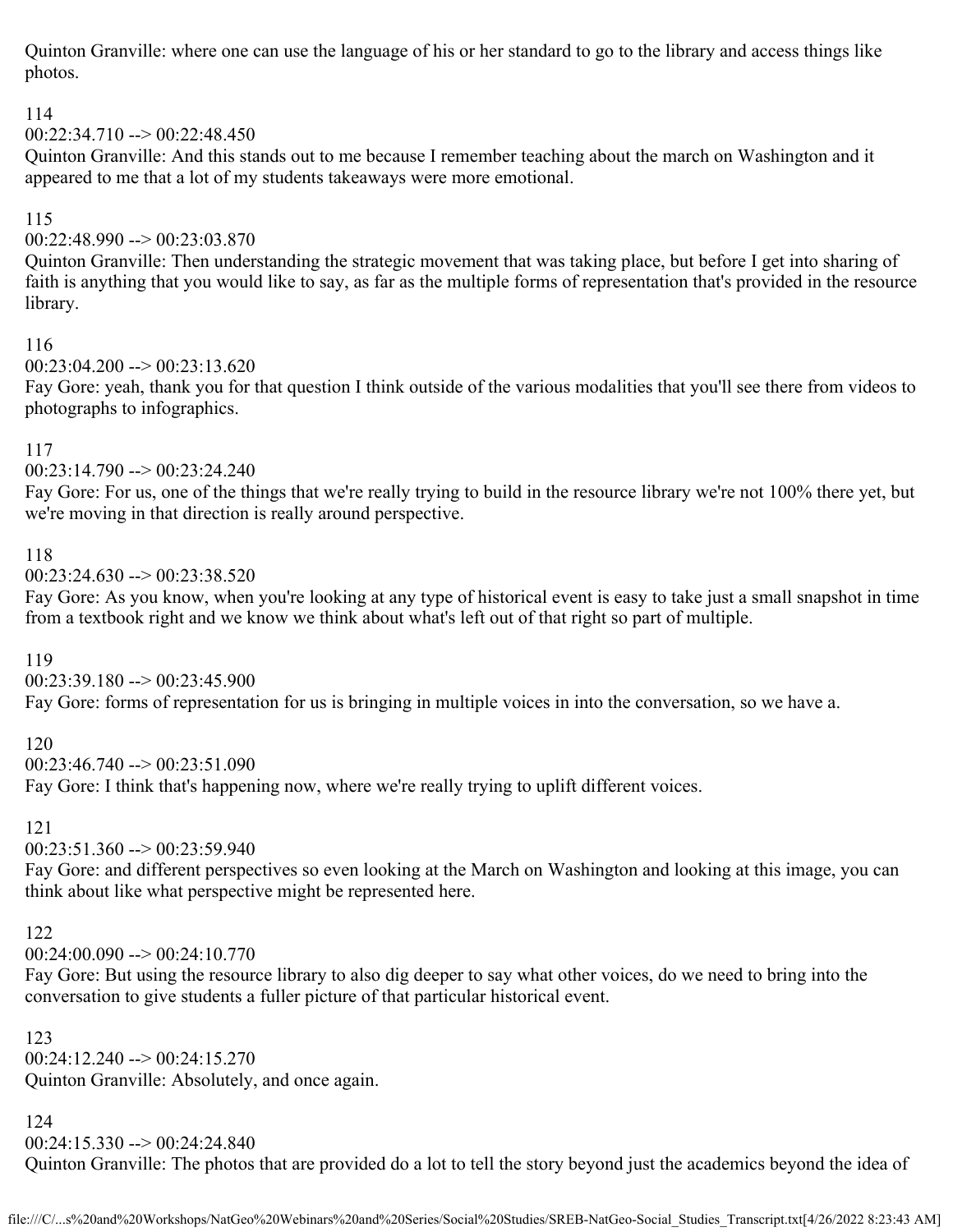learning the effects, take a test.

### 125

 $00:24:25.110 \rightarrow 00:24:32.100$ 

Quinton Granville: Is shows the human plight that's involved in a lot of the movements in March on Washington is just one example.

## 126

 $00:24:32.610 \rightarrow 00:24:41.100$ 

Quinton Granville: Another example as far as multiple forms of representation is the video collection that's in the resource library as well.

### 127

00:24:41.490 --> 00:24:57.540

Quinton Granville: i'm often we hear teachers when they're being coached or when someone is trying to support a teacher with getting the highest amount of student growth possible we hear suggestion, such as.

### 128

00:24:58.170 --> 00:25:08.220

Quinton Granville: Make sure they practice more than you talk put them in a position where they analyze more than they listen to what you're saying.

### 129

 $00:25:08.730 \rightarrow 00:25:18.120$ 

Quinton Granville: The video library opens the door to that type of instruction here's how global human journey is one example.

### 130

 $00:25:18.780 \rightarrow 00:25:28.560$ 

Quinton Granville: Anyone who teaches social studies if you're teaching geography on anything related to the origins of religion or.

### 131

 $00:25:29.040 \rightarrow 00:25:41.640$ 

Quinton Granville: Certain time periods chances are you're going to come across having to explain how certain journeys that human beings went on to plays are unfolding.

### 132

 $00:25:42.390 \rightarrow 00:25:55.260$ 

Quinton Granville: As far as the way they've been researched trying to explain that to a child or given a channel worksheet that attempts to explain it a lot of times will cause more confusion than understanding.

### 133

 $00:25:55.740 \rightarrow 00:26:08.070$ 

Quinton Granville: Having a video to support and giving students an exercise where they may be analyzed of follow the instruction where they're doing key tasks to take away information from the video.

### 134

00:26:08.460 --> 00:26:18.930

Quinton Granville: open doors to understanding and as i'm saying this, it just goes back to one person in the chat box mentioned earlier understanding.

#### 135 00:26:19.740 --> 00:26:28.890

file:///C/...s%20and%20Workshops/NatGeo%20Webinars%20and%20Series/Social%20Studies/SREB-NatGeo-Social\_Studies\_Transcript.txt[4/26/2022 8:23:43 AM]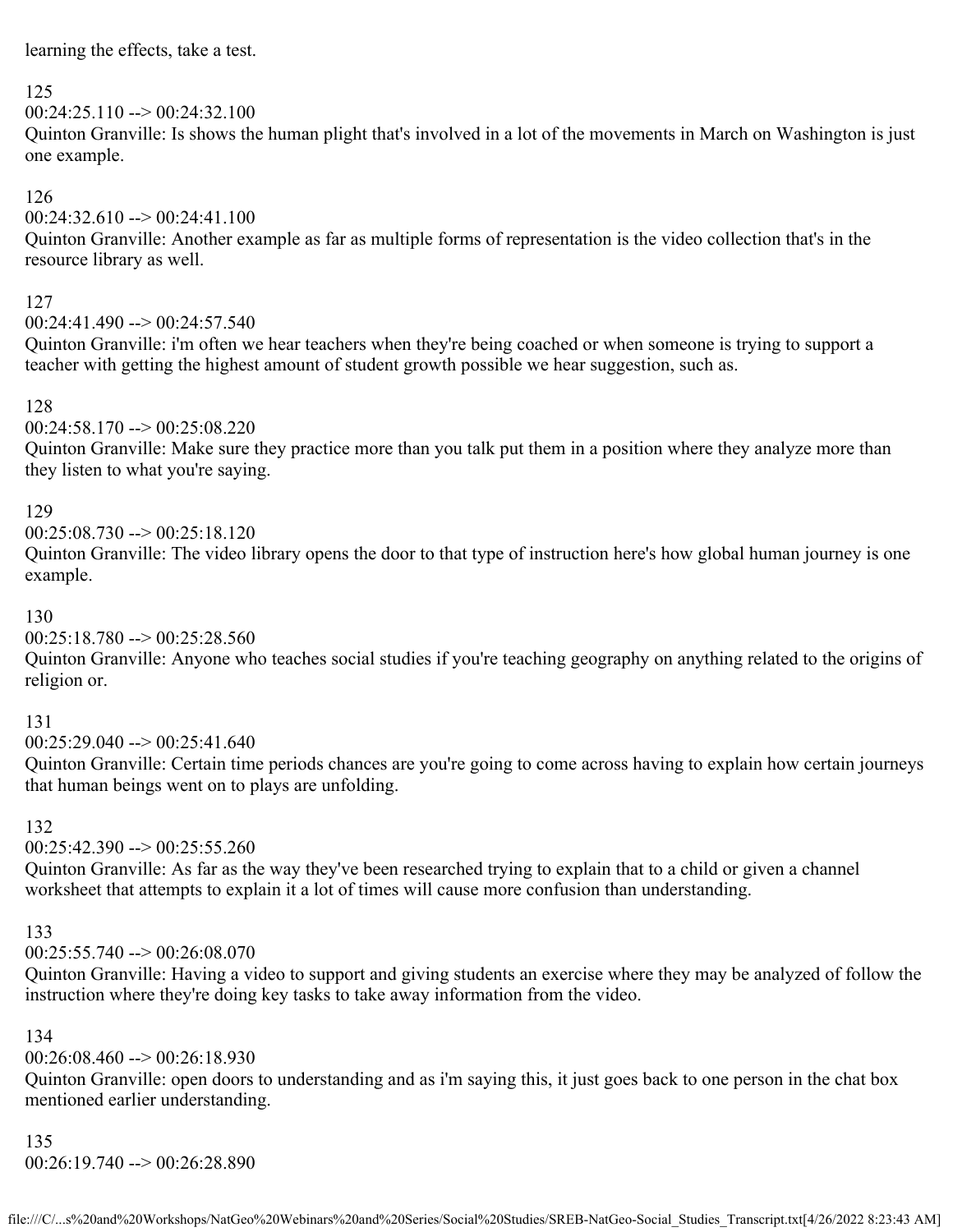Quinton Granville: The videos in the resource library can support the teacher with creating a platform where students engage in practice.

# 136

 $00:26:29.340 \rightarrow 00:26:43.680$ 

Quinton Granville: That raises understanding and to me, this is just one example of that so as far as multiple forms of representation, you have on the photograph that's in the resource library of videos that's in the resource library.

# 137

00:26:45.060 --> 00:26:49.380

Quinton Granville: All those things are wonderful in good.

## 138

 $00:26:50.670 \rightarrow 00:27:04.770$ 

Quinton Granville: We all have to keep going back to the main thing now as far as what are we trying to represent when we show photos we show videos when we engage students in any type of practice.

## 139

 $00:27:05.250 \rightarrow 00:27:16.350$ 

Quinton Granville: Are we engaging them as as trying to have on or are we engaging them in deepening knowledge and building skills, so we always go back to the standard that's why.

# 140

 $00:27:17.070 \rightarrow 00:27:31.470$ 

Quinton Granville: We use this as a way to kind of bring it back to the reality of what teachers face when we talk about teaching social studies here's an example of a standard that addresses.

## 141

00:27:32.490 --> 00:27:43.980

Quinton Granville: The Truman doctrine and the Marshall Plan right and so many ways this standard is looking at um the domino effect in the United States involvement.

## 142

00:27:44.400 --> 00:27:56.550

Quinton Granville: In certain things that took place after World War Two for this one, the Korean War stood out to me because, as small as it may seem, as far as the.

## 143

 $00:27:57.330 \rightarrow 00:28:12.330$ 

Quinton Granville: Number of standards that one has to cover during a social studies i'm semester or school year, it has to be addressed if students understand that things that follow it, like the Cold War so on and so forth, so.

## 144

00:28:13.980 --> 00:28:14.790 Quinton Granville: Here is.

# 145

 $00:28:15.900 \rightarrow 00:28:35.520$ 

Quinton Granville: An example of how one can even go beyond the idea of photos and videos that tell the story deeper, but using photos videos in other things that students, need to be exposed to.

## 146

00:28:36.300 --> 00:28:45.060

Quinton Granville: to deepen their understanding alright, so as far as multiple forms representation once again i'm as I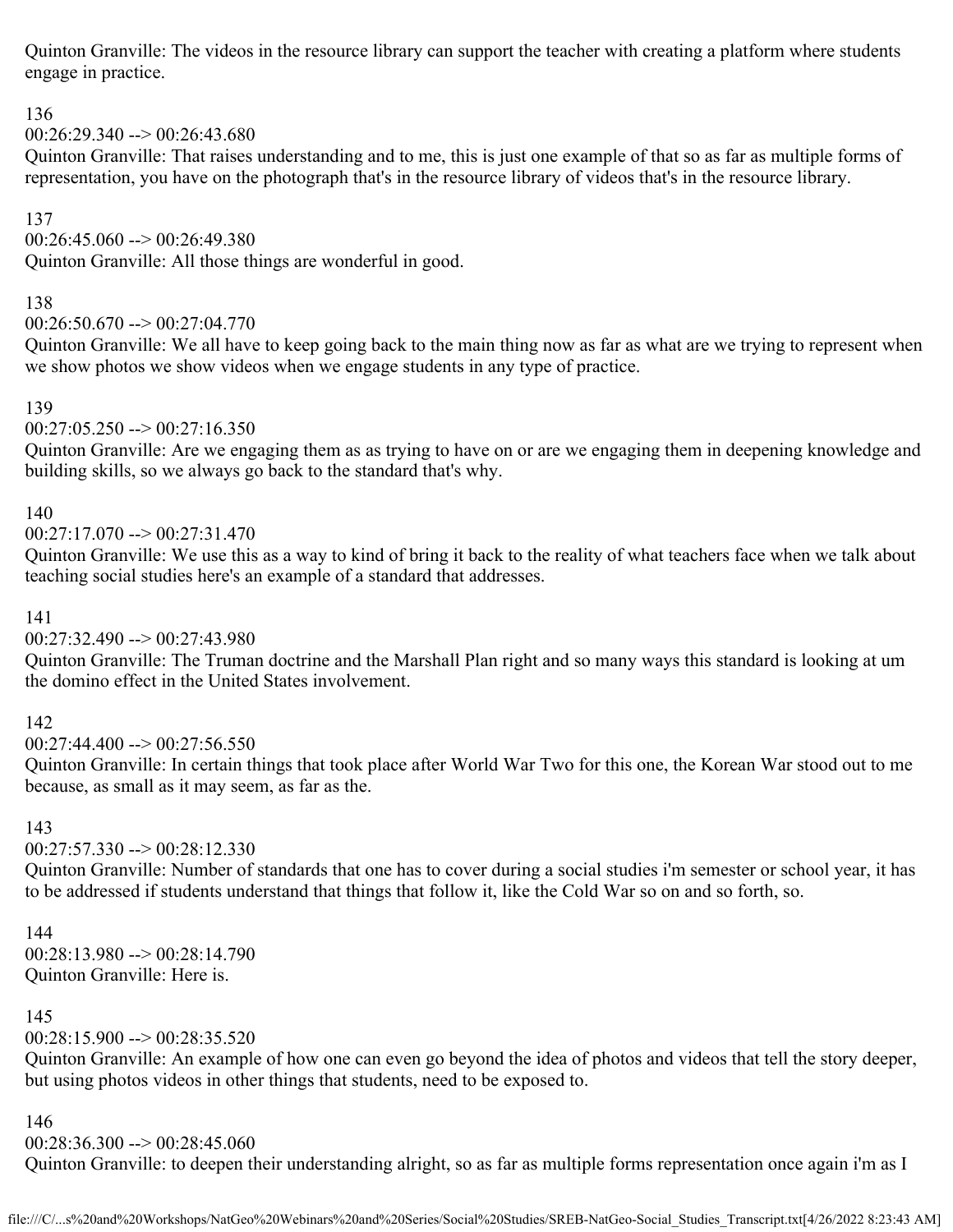look at this screen.

### 147

 $00:28:45.510 \rightarrow 00:28:59.220$ 

Quinton Granville: There are certain things that come to mind, and some people call them social studies horror stories to me I call them things that reveal the importance of teaching social studies, so I remember.

### 148

 $00:29:00.240 \rightarrow 00:29:10.950$ 

Quinton Granville: When I was teaching some students thought Africa is a country and our go as far as to say someone don't steal think Africa is a country.

### 149

00:29:11.400 --> 00:29:22.650

Quinton Granville: I remember teaching geography and students having the misconception that there are eight hemispheres when actuality there are four hemispheres.

### 150

 $00:29:23.070 \rightarrow 00:29:34.470$ 

Quinton Granville: I wonder how many college age in just traditional adult know that there are only four hemispheres in that there's no such hemisphere as a North East agreements beer.

## 151

 $00:29:35.010 \rightarrow 00:29:43.800$ 

Quinton Granville: um have you all come across any misconceptions that you know it's not that kids fall is more of how that student was exposed.

### 152

 $00:29:44.340 \rightarrow 00:29:57.750$ 

Quinton Granville: To valuing and learning social studies throughout his or her academic career, have you all come across anything like that, before If so, you can share the chat box or feel free to unmute yourself and share.

## 153

00:30:15.000 --> 00:30:26.490

Quinton Granville: Okay needs to differentiate a lot, and that is a good point Emily as far as differentiating um it even if you look at the PowerPoint slide this up now.

### 154

00:30:26.850 --> 00:30:34.890

Quinton Granville: You see, on the left side underneath where it says sign in or sign up, it shows the different grade levels.

### 155

 $00:30:35.850 \rightarrow 00:30:42.210$ 

Quinton Granville: You can use resources from other great level that still covers.

## 156

 $00:30:42.600 \rightarrow 00:30:54.690$ 

Quinton Granville: The standards, the way they're intended to be, to be covered, for the grade level you're assigned for teaching so, for example, if I was teaching eighth grade, and it was in October.

## 157

00:30:55.110 --> 00:30:59.700

Quinton Granville: there's a strong chance that some of my students are going to be reading below grade level.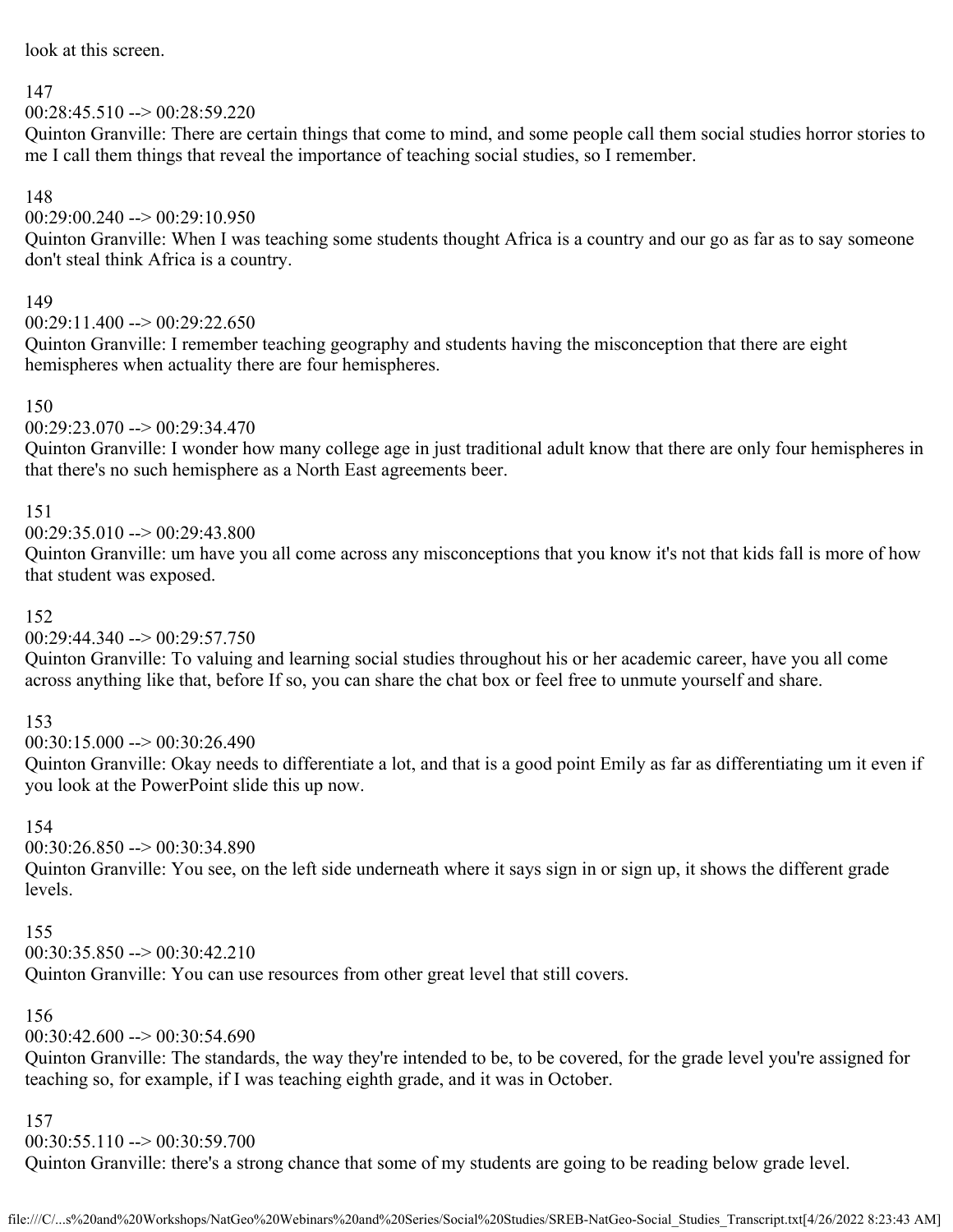00:31:00.330 --> 00:31:16.530

Quinton Granville: The National Geographic resource library allows for me to look and find information from seventh grade sixth grade that covers the information that i'm out, I will be more than likely teaching all right.

159

### 00:31:16.980 --> 00:31:30.480

Quinton Granville: um I was very interested in seeing whether or not you all have students who may not or have certain misconceptions about social studies concepts, because a lot of times.

### 160

### 00:31:31.170 --> 00:31:39.030

Quinton Granville: it's not their fault it's just a matter of what they were taught and whether we're supposed to in elementary school in the early parts of middle school.

### 161

 $00:31:40.200 \rightarrow 00:31:59.700$ 

Quinton Granville: What I would like to do is show an example of how one can use the resource library to address misconceptions not by lecturing or trying to talk steals into students but exposing them to certain practices certain sources.

### 162

### 00:32:00.090 --> 00:32:14.430

Quinton Granville: and certain ways of thinking that prepares to take their learning to the next level i'm in the National Geographic resource library once again if I was to type the Korean War.

### 163

### $00:32:16.680 \rightarrow 00:32:28.800$

Quinton Granville: it'll take me to these two resources i'm having a chance to spend time with them in open my mind, because I remember the struggle of trying to support students with understanding these concepts.

### 164

 $00:32:32.850 \rightarrow 00:32:44.160$ 

Quinton Granville: When we talk about scaffolding, it gives the opportunity for the teacher to engage students in reading, but the author is using the academic language.

### 165

### 00:32:46.200 --> 00:33:00.420

Quinton Granville: And the reading is efficient enough to engage students in standard space thinking and practice and, once again, you can see how the vocabulary or key vocabulary.

#### 166

 $00:33:00.780 \rightarrow 00:33:14.010$ 

Quinton Granville: has been emphasized or highlighted so that one can see how the author is using it in context, something that stood out to me is if I just took this text in read it.

### 167

 $00:33:14.970 \rightarrow 00:33:22.050$ 

Quinton Granville: In front of the students who I was teaching or let's say I strategically made it away so we can all read it.

### 168 00:33:22.470 --> 00:33:39.090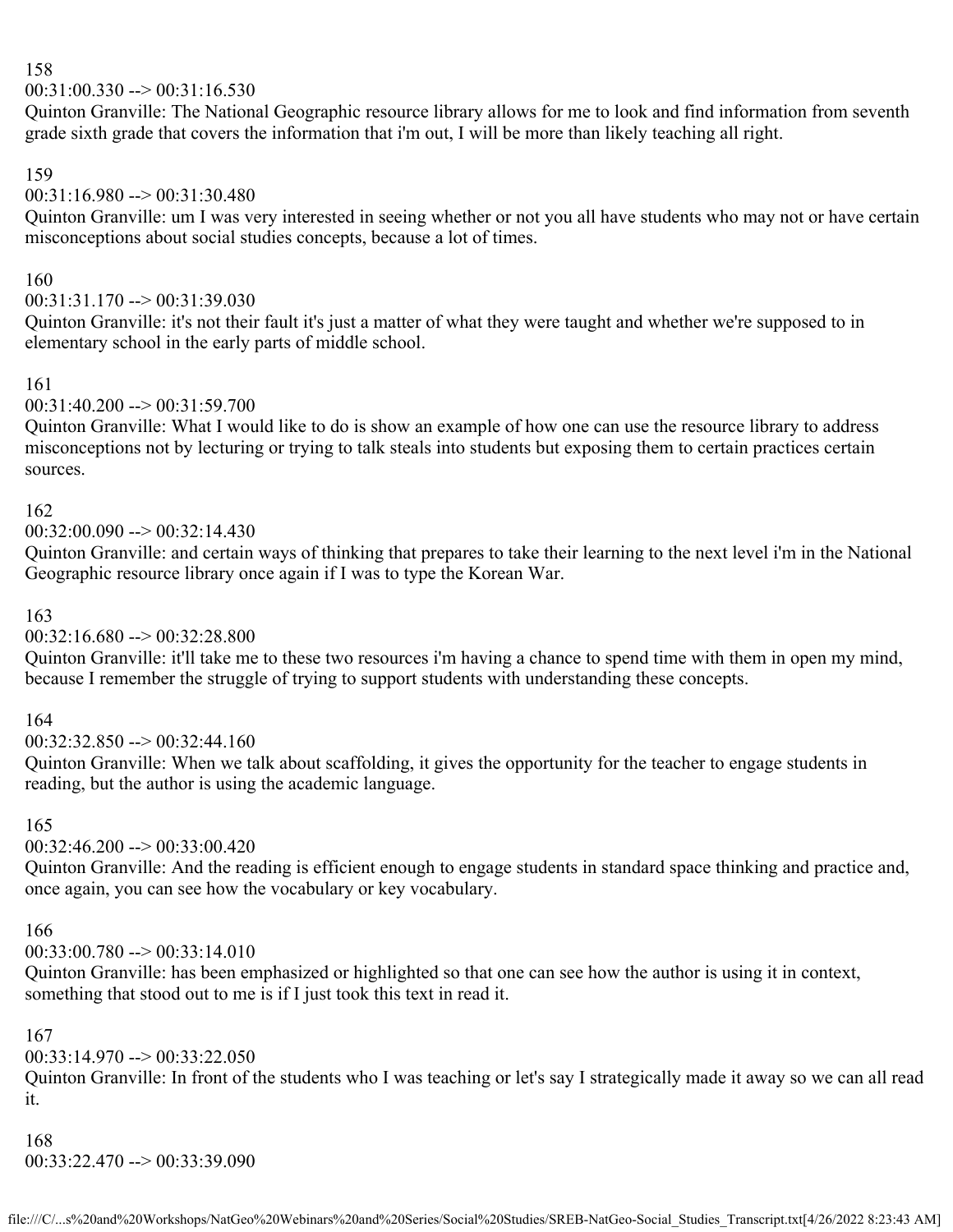Quinton Granville: or independent reading, whatever else the word repelling here, I wonder how many of my students would have the insight or understanding to see how the author is using the word rappelling here.

### 169

 $00:33:40.110 \rightarrow 00:33:49.290$ 

Quinton Granville: To advanced the central idea of this short paragraph alright this paragraph is packed with a lot of information.

### 170

00:33:49.770 --> 00:34:02.340

Quinton Granville: And it reminds me of the way a lot of standardized tests are written most students haven't been exposed to this type of reading this give them the opportunity to do so, something else that stood out to me is.

171

 $00:34:03.360 \rightarrow 00:34:06.630$ Quinton Granville: The infographic that's provided in.

172 00:34:08.190 --> 00:34:14.940

Quinton Granville: The library, as far as addressing the Korean War so.

### 173

00:34:16.140 --> 00:34:26.970

Quinton Granville: I know that a key skill, the students have to take when it's time for them to perform independently, without the teacher around whether they're taking the AC T.

### 174

 $00:34:27.210 \rightarrow 00:34:38.040$ 

Quinton Granville: That are taking a State standardized assessment, they have to be able to analyze a math they have to be able to analyze charts graphs and things like this infographic.

### 175

 $00:34:39.030 \rightarrow 00:34:53.130$ 

Quinton Granville: That doesn't happen overnight exposure has to take place most teachers don't have the time to sit and create infographics like this um i've used a lot of social studies curriculum.

### 176

00:34:54.150 --> 00:35:12.930

Quinton Granville: Most of them don't have the in del arm information, the way that this info graphic and a lot of other resources in the net yield library brings to the table What stands tomorrow what stands out to me the most is when I come down and look at.

### 177

 $00:35:14.670 \rightarrow 00:35:17.520$ Quinton Granville: The economic cost to print.

### 178

 $00:35:18.870 \rightarrow 00:35:27.090$ 

Quinton Granville: And, knowing that a key thing that students have to be able to understand is collateral damage the idea of.

#### 179

00:35:27.810 --> 00:35:37.020

Quinton Granville: With all good intentions, some things suffered negative consequences those things, took place in the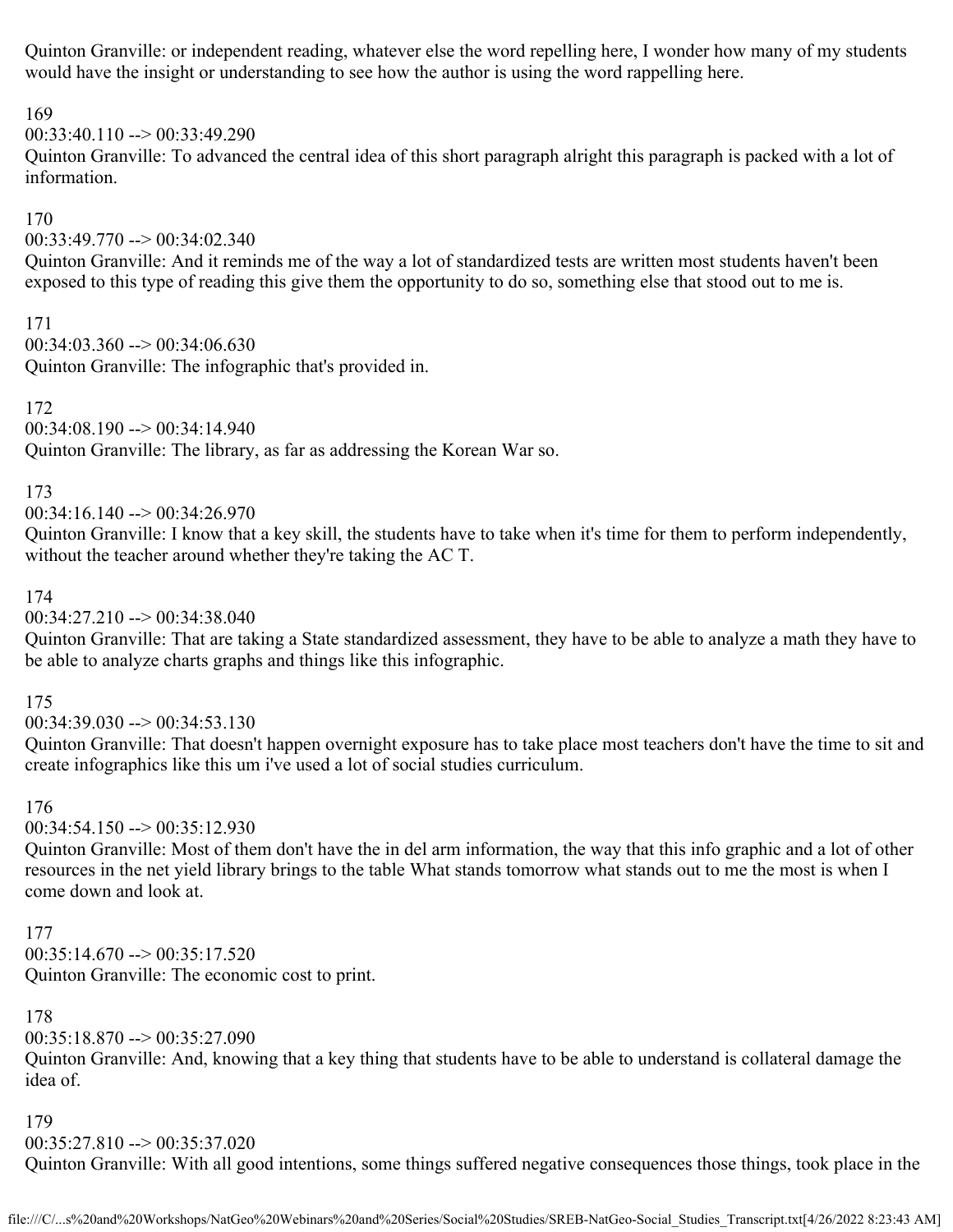world, kept moving.

#### 180

 $00:35:37.350 \rightarrow 00:35:53.100$ 

Quinton Granville: Those things took place policies change some things didn't change at all we have to make sure to analyze those things so that we can get a good sense of how historical events played a role in influencing things to come.

#### 181

 $00:35:54.150 \rightarrow 00:36:02.160$ 

Quinton Granville: Resources like this infographic go away the is supporting teachers with engagement students in there alright so.

#### 182

 $00:36:24.840 \rightarrow 00:36:25.290$ Quinton Granville: So.

### 183

 $00:36:27.480 \rightarrow 00:36:33.420$ Quinton Granville: As far as having a chance to look at and go in the National Geographic resource library.

#### 184

00:36:34.260 --> 00:36:39.720

Quinton Granville: here's something that we would like, for you all to reflect on and you can use the chat box to respond to the questions.

#### 185

00:36:40.500 --> 00:36:51.810

Quinton Granville: How am I, the teachers use of materials from the National Geographic resource library to teach social studies impact engagement and standard space learning and practice.

#### 186

 $00:36:52.350 \rightarrow 00:37:12.600$ 

Quinton Granville: And how might it impacts student's ability to interact with primary and secondary sources, do you all see potential here Okay, so please use the chat box to share your thoughts and once again don't be shy if you feel like you want to share instead of type that's an option as well.

#### 187

00:37:24.390 --> 00:37:33.720

Quinton Granville: And Faye while they're reflecting in developing their responses to go into the chat box i'm.

### 188

00:37:34.680 --> 00:37:48.930

Quinton Granville: feel free to share your thoughts, because I know you've been very close to this experience feel free to share your thoughts about the potential for engaging students and standards based learning in practice in primary and secondary sources.

#### 189

 $00:37:50.190 \rightarrow 00:37:54.210$ 

Fay Gore: Absolutely, thank you Quinn, as you know, that's our secret sauce right.

### 190

 $00:37:54.990 \rightarrow 00:38:01.650$ 

Fay Gore: Like bringing stories and high quality content that is vetted to the table.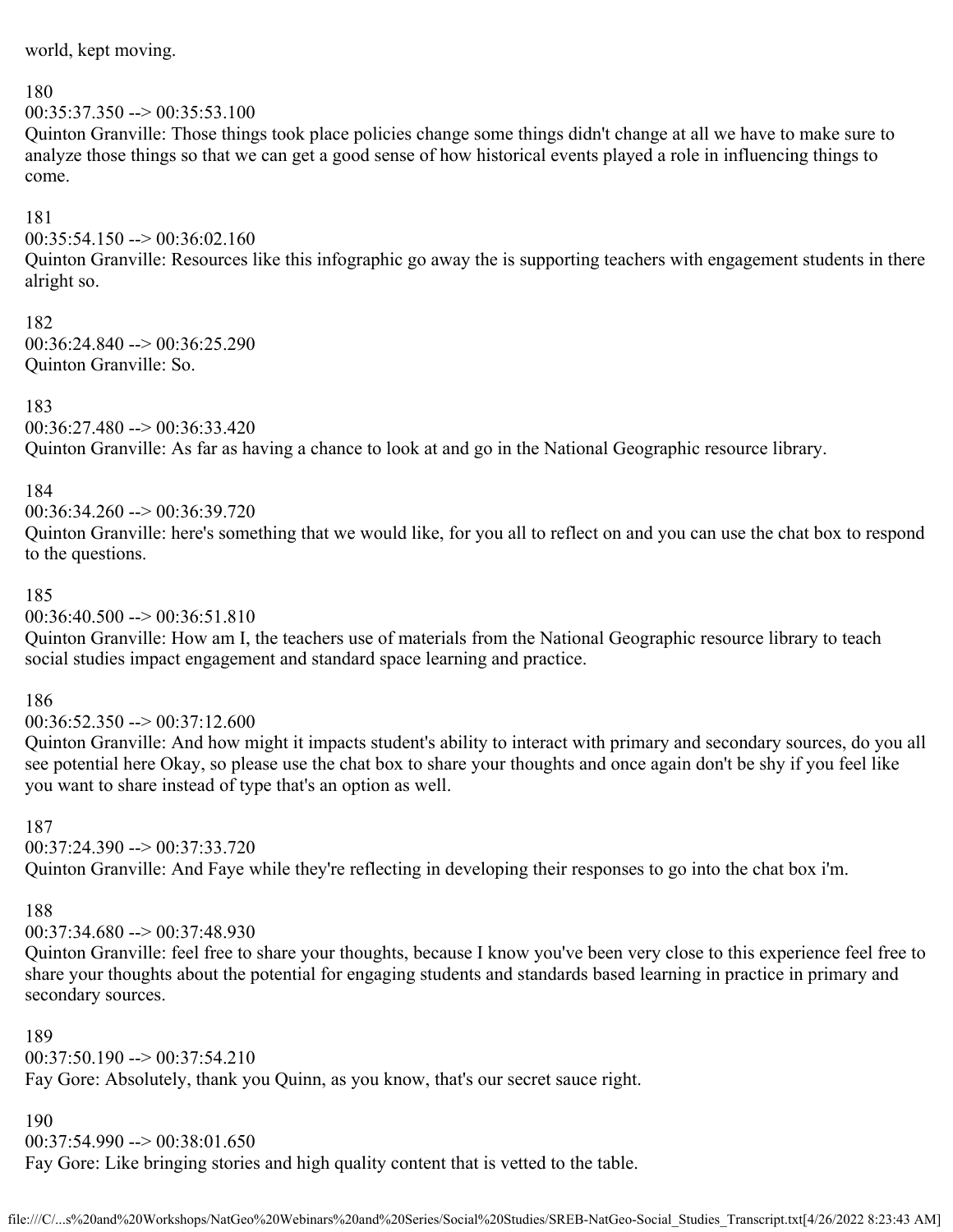191 00:38:02.430 --> 00:38:02.850 Fay Gore: And when you.

### 192

 $00:38:03.030 \rightarrow 00:38:11.370$ 

Fay Gore: go into the resource library, although you might not see it labeled necessarily as the Georgia standards or the north Carolina standards.

#### 193

 $00:38:12.150 \rightarrow 00:38:20.190$ 

Fay Gore: We tried to align them to standards at the national level, so that they can have broad appeal, but I really like the way quit and started out with.

#### 194

00:38:20.430 --> 00:38:31.860

Fay Gore: Go to your standards first identify the topics and themes that work for you and then search it in the library that's The easiest way to start to see some of that alignment.

#### 195

 $00:38:32.310 \rightarrow 00:38:38.190$ 

Fay Gore: And I also wanted to speak to someone who put I think it was Emily who talked about.

#### 196

00:38:38.670 --> 00:38:50.250

Fay Gore: Working with span students and having to really differentiate so one of the things about the resource libraries, we have a partnership with news Allah for some people call it news vla right news Allah.

### 197

00:38:50.610 --> 00:38:56.730 Fay Gore: Where we have some level text so if you see a resource that says it's grades three through 12.

### 198

00:38:57.600 --> 00:39:06.330

Fay Gore: There is a lovely mechanism on that page that you can differentiate you can give this to a 12th grader and a fifth grader and the sixth grader.

#### 199

 $00:39:06.900 \rightarrow 00:39:21.780$ 

Fay Gore: So I think that helps to build those found foundational skills and also, I would add, going back to our learning framework, a lot of things we are really focused on, and I know quentin you're going to share in just a few moments.

#### 200

00:39:22.890 --> 00:39:28.650 Fay Gore: collaboration is key so everything that we're building where you may find a resource that focuses just on.

#### 201

 $00:39:30.120 \rightarrow 00:39:33.480$ 

Fay Gore: Obtaining knowledge, we always try to drive.

### 202

00:39:33.840 --> 00:39:42.960

Fay Gore: To whatever you do with that knowledge right when kids acquire it are they applying it to to a problem that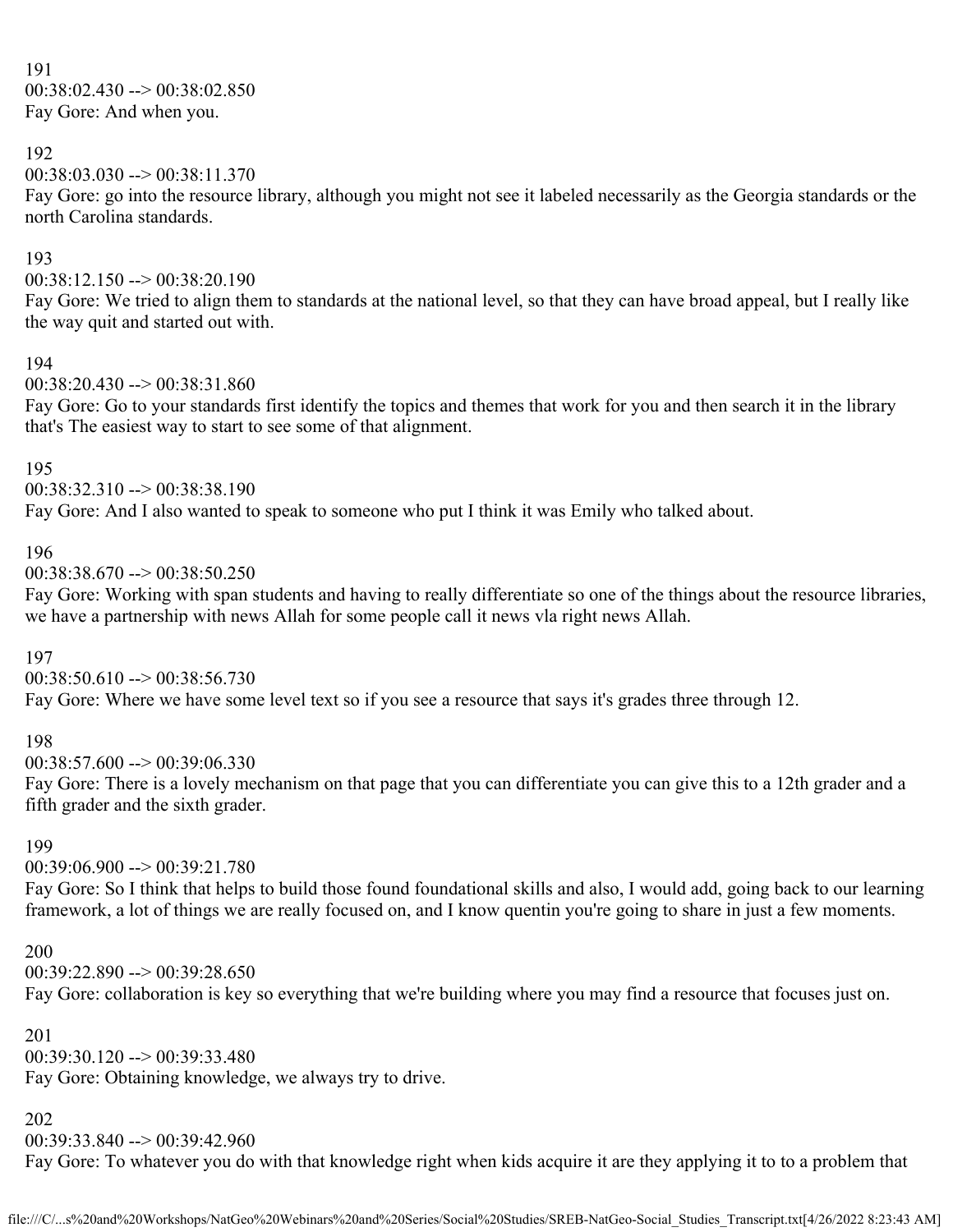they're solving they're collaborating around it.

### 203

 $00:39:43.170 \rightarrow 00:39:51.540$ 

Fay Gore: or they really make an observation, so I think there's lots of things in our resource library, as we move forward that you'll see that connects to broad.

### 204

 $00:39:52.620 \rightarrow 00:40:06.120$ 

Fay Gore: skills development 21st century skills, specifically social studies skills of analyzing primary and secondary sources but also, and I think you're going to share this in just a moment to quentin really getting kids to understand.

### 205

00:40:07.260 --> 00:40:18.360

Fay Gore: The value in the use of a map whether it's on an infographic or whether it's a map that actually has information maps help us do more than just locate.

### 206

00:40:19.050 --> 00:40:30.690

Fay Gore: places right maps help us understand in context you know if we're looking at the civil war, the anaconda plan was all about location location location right, so it helps kids understand.

### 207

 $00:40:31.080 \rightarrow 00:40:49.050$ 

Fay Gore: The movement of resources, the movement of goods, the movement idea, so instead of even necessarily spending a lot of time, having kids create a map have kids analyze them a map that's already curated by our team that helps them understand a particular event or a particular location.

208  $00:40:49.860 \rightarrow 00:40:53.610$ Quinton Granville: yeah yeah and I really appreciate.

209 00:40:53.970 --> 00:40:55.500 Quinton Granville: um the entire.

#### 210

 $00:40:56.190 \rightarrow 00:41:11.430$ 

Quinton Granville: Continuing to use the word understand because it's a difference between knowing something and understanding to me understanding opens the doors to application, and when I see like what.

### 211

 $00:41:12.570 \rightarrow 00:41:23.430$ 

Quinton Granville: Francine Mari shared um as far as the reflection that will bring the standards to live by all of the materials that are available to engage students.

### 212

 $00:41:23.880 \rightarrow 00:41:48.990$ 

Quinton Granville: um the materials, a lot of times would paints, the picture of this is what happened to people, this is what people had to go through and i'll use myself, for example, prior to teaching social studies, I knew our I thought I knew what women's suffrage.

213  $00:41:50.010 \rightarrow 00:42:10.560$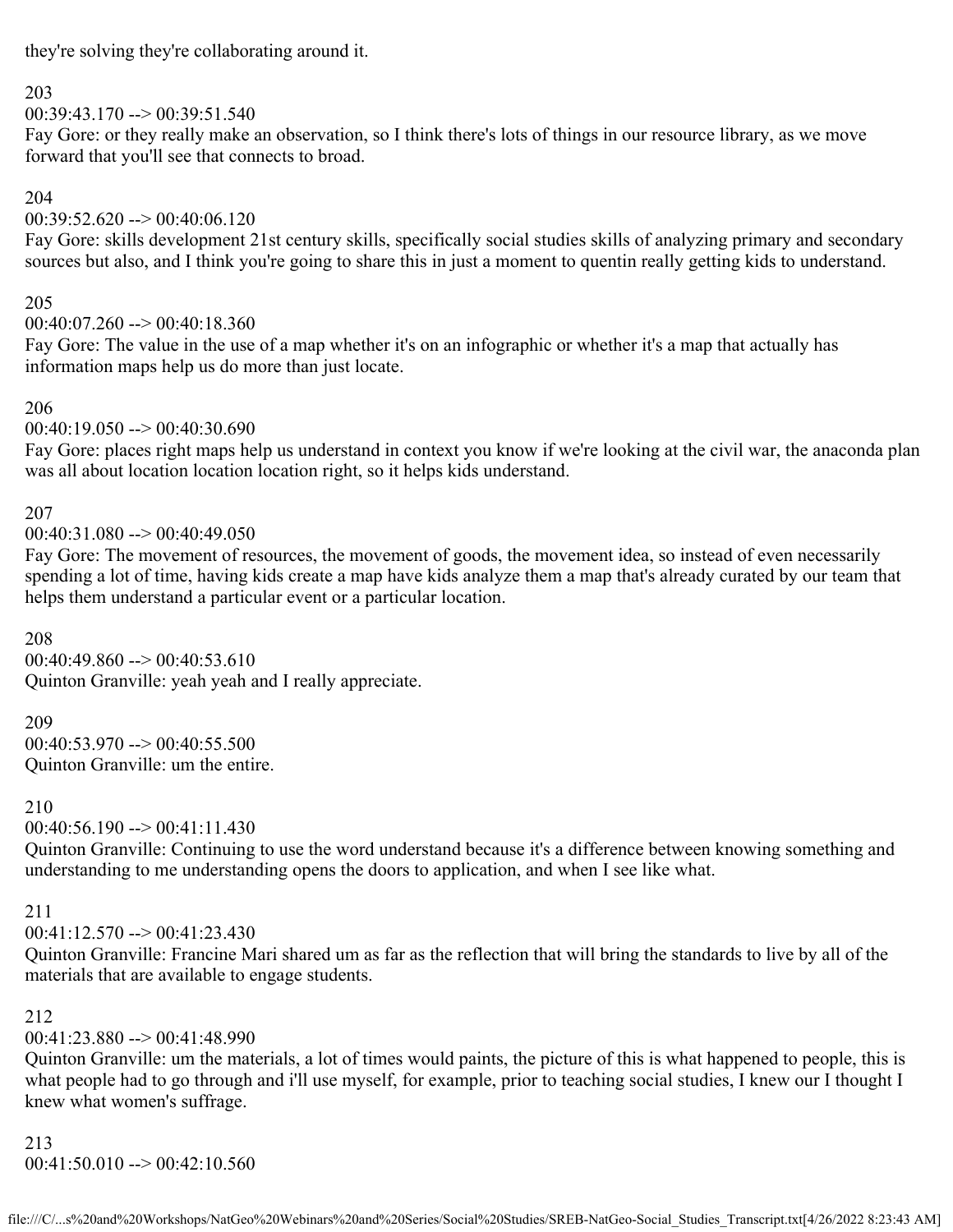Quinton Granville: is having a chance to plan to teach that moment in time in diving deep with the videos looking at the photos Listening to some of the audio from when women and men were advocating for women's right to vote.

### 214

 $00:42:11.190 \rightarrow 00:42:25.590$ 

Quinton Granville: and knowing a lot of those women were putting their lives on the line, literally that helped me to understand the sacrifice that was playing out in the women's suffrage movement.

### 215

 $00:42:26.280 \rightarrow 00:42:33.900$ 

Quinton Granville: That same sacrifice one will see in the civil rights movement and other movements alive.

### 216

00:42:34.380 --> 00:42:46.050

Quinton Granville: Okay, so hearing phase where understand seeing understand in the opening reflection, even as we move in is popped up a few times in the chat box.

### 217

 $00:42:46.590 \rightarrow 00:42:58.560$ 

Quinton Granville: that's key because when we talk about bringing things to life is not to spark a feeling is to spark action so that's why it's important that from.

### 218

 $00:42:59.340 \rightarrow 00:43:14.400$ 

Quinton Granville: The National Geographic resource library, with all the resources provided videos photos maps, a lot of things are there to support the teacher as resources.

### 219

 $00:43:15.000 \rightarrow 00:43:29.220$ 

Quinton Granville: The main resource in the classroom is still the teacher you all you all have to be supported you all have to be um advocated for, and given the things that will help you to hone your craft.

## 220

00:43:29.640 --> 00:43:43.500

Quinton Granville: And really maximize what you're in the classroom to do that's where the powerful social studies instructional practices come into play if you're looking at the agenda for this webinar.

## 221

00:43:44.640 --> 00:43:54.990

Quinton Granville: You can access the powerful social studies instructional practices by clicking the as a matter of fact, instead of saying our show.

## 222

 $00:44:00.360 \rightarrow 00:44:06.510$ 

Quinton Granville: So if you go to this part of the Agenda like here.

## 223

 $00:44:07.620 \rightarrow 00:44:19.530$ 

Quinton Granville: You will be able to go to Sri b's website where the social studies powerful instructional practices are located, and you can download.

## 224

00:44:21.480 --> 00:44:34.170

Quinton Granville: The powerful social studies instructional practices from that page alright so feel free to do that and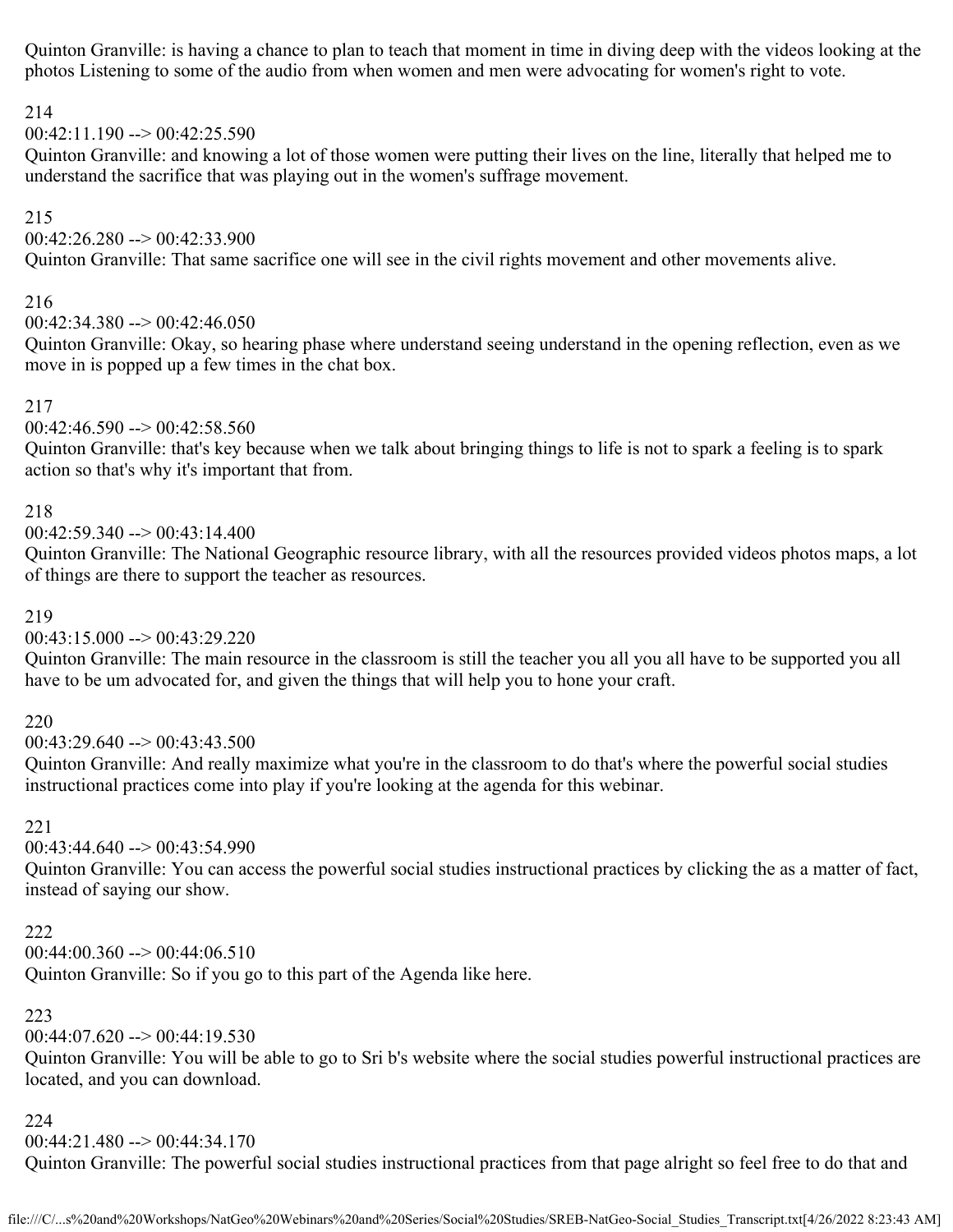use this to follow along as we show how one can blend.

### 225

### $00:44:34.710 \rightarrow 00:44:52.020$

Quinton Granville: The National Geographic resource library, with the powerful social studies instructional practices to create a learning experience for students and, more importantly, support teachers with planning in delivering instruction right so.

### 226

 $00:45:05.550 \rightarrow 00:45:15.090$ 

Quinton Granville: The first powerful social studies instructional practice is an increased focus summative test.

## 227

 $00:45:16.500 \rightarrow 00:45:28.290$ 

Quinton Granville: And just to give some background on the social studies powerful instructional practices they were created as a framework to support social studies teachers.

## 228

00:45:29.040 --> 00:45:40.320

Quinton Granville: With planning quality standards based instruction that engages students in reading, writing speaking and listening.

## 229

 $00:45:41.220 \rightarrow 00:45:55.920$ 

Quinton Granville: In terms of how these things look like in the discipline of social studies OK, so the inquiry focused summative task this serves as a an assignment.

### 230

 $00:45:56.700 \rightarrow 00:46:09.120$ 

Quinton Granville: accommodating time assignment where students will complete it to demonstrate understanding of standard space concepts and skills so here's the challenge.

### 231

00:46:10.140 --> 00:46:27.450

Quinton Granville: Often teachers run into a brick wall when it comes to engaging students in completing these types of assignments, and even if that opportunity to complete these types of assignments exist is usually on the surface level and very academic.

# 232

 $00:46:28.650 \rightarrow 00:46:43.140$ 

Quinton Granville: Not a lot of inspiration is taking place right, so the powerful social studies instructional practice inquiry focus summative test is one where the teacher uses the standard.

233 00:46:44.220 --> 00:46:47.940 Quinton Granville: Credible sources like text video.

## 234

 $00:46:48.960 \rightarrow 00:46:58.530$ 

Quinton Granville: photographs maps and a content specific way for students to demonstrate understanding to engage students in learn.

### 235

00:46:59.880 --> 00:47:09.540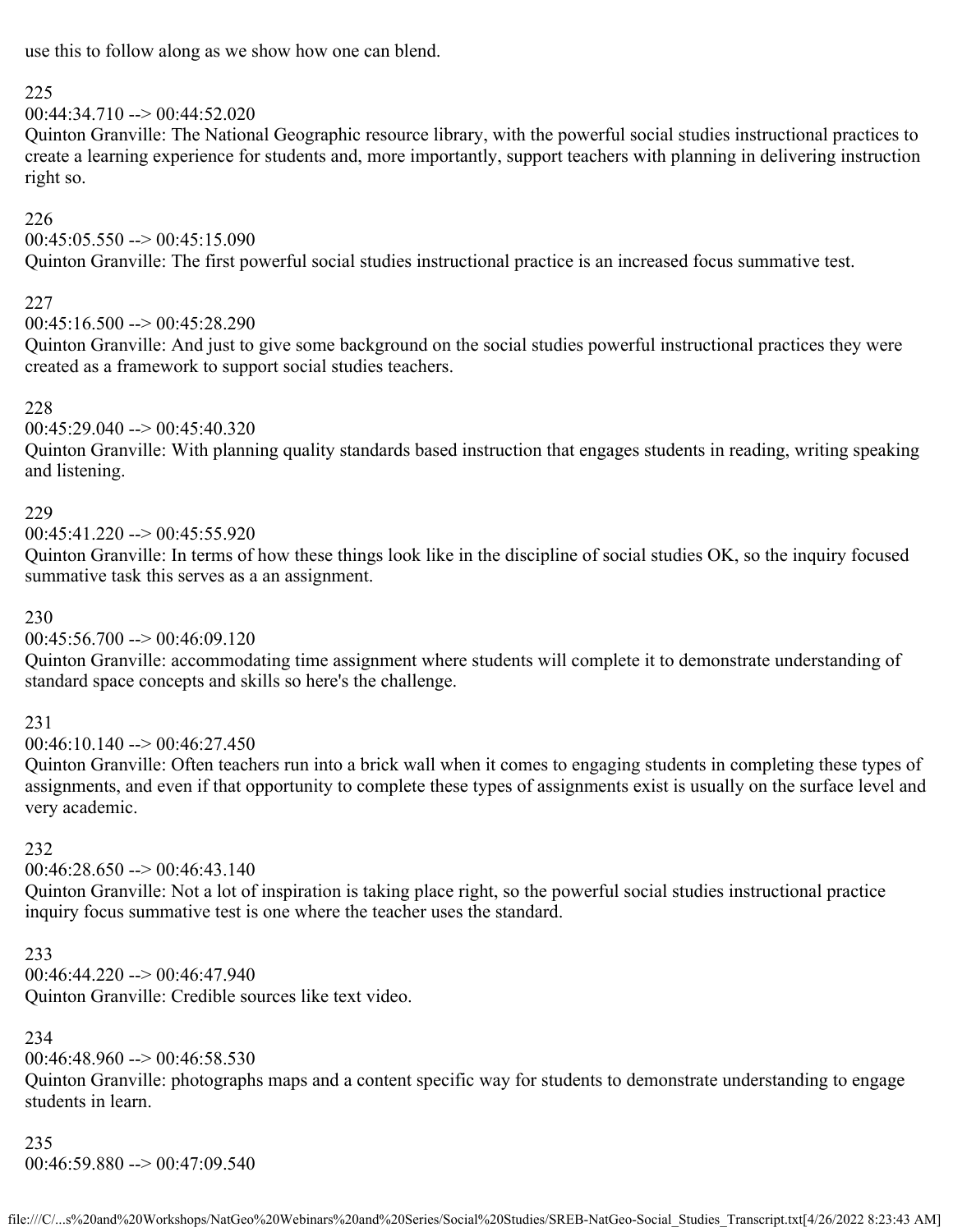Quinton Granville: That falls so perfectly with the National Geographic resource library, because the information this House in.

236

 $00:47:10.560 \rightarrow 00:47:28.770$ 

Quinton Granville: his house with standards related to science social studies geography technology and the 21st century skills in mind and they've been vetted by people who are credible as far as the field of research in education.

## 237

 $00:47:29.850 \rightarrow 00:47:37.650$ 

Quinton Granville: What I provided is an example of how one can create an inquiry focused summative task.

# 238

00:47:38.400 --> 00:47:54.930 Quinton Granville: That will engage students in reading, writing in demonstrating understanding the way it should look social studies so think back to when I showed you all, or I can just here go back to when I showed you all.

239 00:47:58.920 --> 00:48:01.320 Quinton Granville: The resources.

240

00:48:02.520 --> 00:48:16.260 Quinton Granville: For the Korean War right so you've got the infographic or the infographic here which engages students in analyzing information.

241 00:48:18.090 --> 00:48:19.860 Quinton Granville: And you have.

242

00:48:21.600 --> 00:48:22.410 Quinton Granville: The text.

243

 $00:48:26.490 \rightarrow 00:48:34.380$ Quinton Granville: which engages students been reading great level tips that's meant to support the development of a skill.

244

00:48:35.610 --> 00:48:40.830 Quinton Granville: of thinking all right, so these things can be used.

245 00:48:41.940 --> 00:48:42.720 Quinton Granville: To create.

246 00:48:44.340 --> 00:48:45.630 Quinton Granville: This type of text.

247

00:48:46.860 --> 00:48:53.940 Quinton Granville: Right an analytical analytical essay in which you describe the historical circumstances leading up to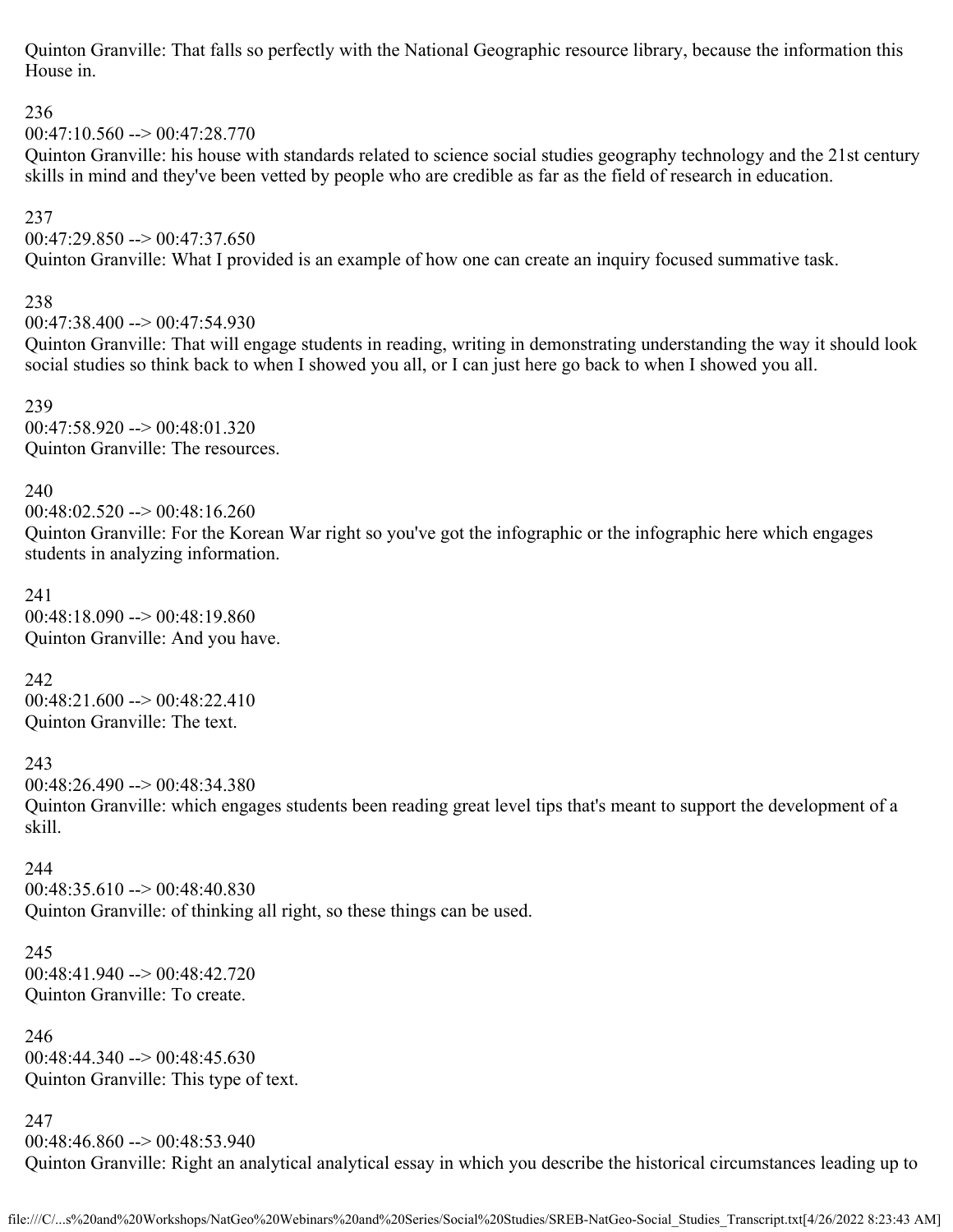the Korean War.

### 248

 $00:48:54.570 \rightarrow 00:49:05.250$ 

Quinton Granville: explain the United States purpose for entering the war and discuss the collateral damage that resulted from the war site evidence from the source provided to support your analysis.

## 249

00:49:05.580 --> 00:49:08.760

Quinton Granville: Now, most people will look at this and become intimidated.

## 250

 $00:49:09.330 \rightarrow 00:49:19.080$ 

Quinton Granville: If a teacher is using the National Geographic resources, along with other resources to build students understanding this becomes very possible.

### 251

 $00:49:19.440 \rightarrow 00:49:27.960$ 

Quinton Granville: For a large amount of students, especially the part the collateral damage that resulted from the civil war.

### 252

00:49:28.320 --> 00:49:42.870

Quinton Granville: This is when things like that infographic support students when that's not only taking their knowledge of an event to the next level but being able to express it in a way that shows their understanding.

### 253

 $00:49:44.490 \rightarrow 00:50:00.480$ 

Quinton Granville: lesson see lesson plans sequence if you're looking at the powerful is shocking practices, you see, were following the inquiry focus i'm going to task lesson planning comes into play, because you can't magically or.

## 254

00:50:01.500 --> 00:50:09.060

Quinton Granville: Let me rephrase it you can't throw students to the sharks and respect for them to be ready to respond to a test like this.

## 255

00:50:09.780 --> 00:50:21.780

Quinton Granville: So lesson plan, it has to take place, but here's the challenge supporting students will internalize the information and being able to apply knowledge and skills to complete standards along test.

## 256

 $00:50:22.170 \rightarrow 00:50:29.280$ 

Quinton Granville: Right, so the powerful social studies instructional practices, the lesson plan sequence supports scaffold.

### 257

 $00:50:30.480 \rightarrow 00:50:40.470$ 

Quinton Granville: scaffolding that enable students to deepen their understanding and applied social studies, knowledge and skills to be able to complete a test.

### 258

00:50:41.040 --> 00:50:50.640

Quinton Granville: here's an example of what that would look like So if you look to the right you see the test that was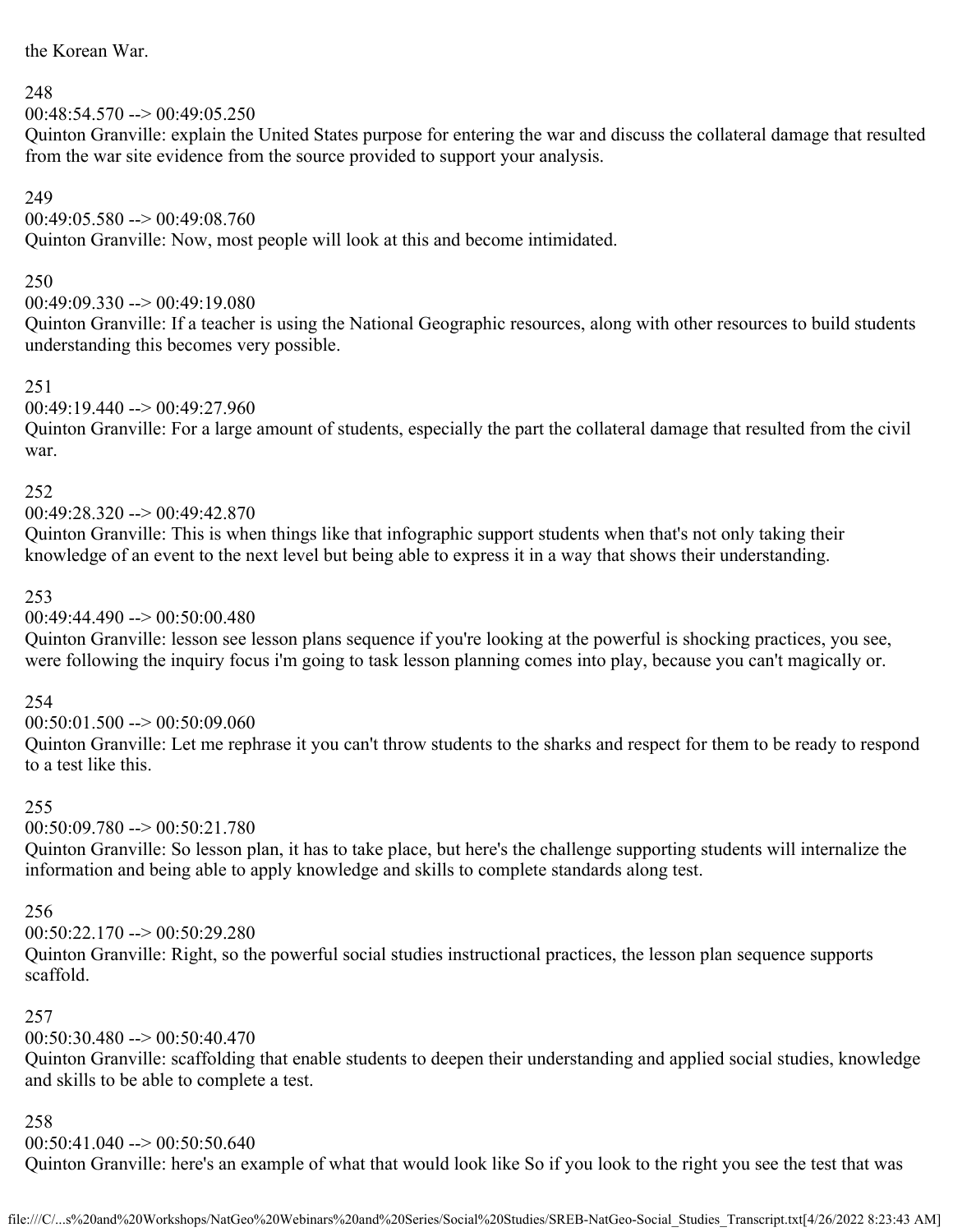that serves as the inquiry focus on to staff.

### 259

 $00:50:51.990 \rightarrow 00:51:04.710$ 

Quinton Granville: The National Geographic resource library, along with the powerful instructional practices can be combined for a teacher to use as a guide to thinking.

### 260

00:51:05.400 --> 00:51:18.300

Quinton Granville: Using and strategizing resources to create a sequence of lessons that prepare students to respond to a problem, like this.

### 261

 $00:51:19.080 \rightarrow 00:51:43.080$ 

Quinton Granville: Right, making learning a lot more meaningful than just randomly gathering facts or randomly taking notes during a lecture opening the door for the teacher to give it to the kids and the kids learn discovered, as they prepare to complete a standards align task.

### 262

 $00:51:44.940 \rightarrow 00:51:51.360$ 

Quinton Granville: Learning targets in formative assessment appears third on the powerful instructional practices.

## 263

 $00:51:52.440 \rightarrow 00:52:04.800$ 

Quinton Granville: The challenge once again for teachers supporting students with understanding the why and how related to a lesson and seeing the connections between this.

### 264

 $00:52:05.400 \rightarrow 00:52:21.300$ 

Quinton Granville: connections, is something that was brought up in the beginning, when we did the opening reflection right, how does lesson that took place on Monday connect to lesson that took place on Tuesday, and so on and so forth, as far as the sequence.

## 265

 $00:52:22.680 \rightarrow 00:52:32.130$ 

Quinton Granville: The powerful social studies instructional practices supports a teacher with creating clear measurable learning targets.

## 266

 $00:52:33.120 \rightarrow 00:52:46.920$ 

Quinton Granville: And having a formative assessment something like an exit ticket or a way for students to show what they learned or listen, so that a teacher can gather information to support him with her with.

### 267

00:52:47.400 --> 00:52:54.090

Quinton Granville: Further instruction with students needs in mind here's what it looks like So for me.

## 268

00:52:54.840 --> 00:53:04.200

Quinton Granville: I had no idea who William T Sherman was in the role he played in the civil war, prior to me becoming a teacher.

## 269

00:53:04.590 --> 00:53:23.340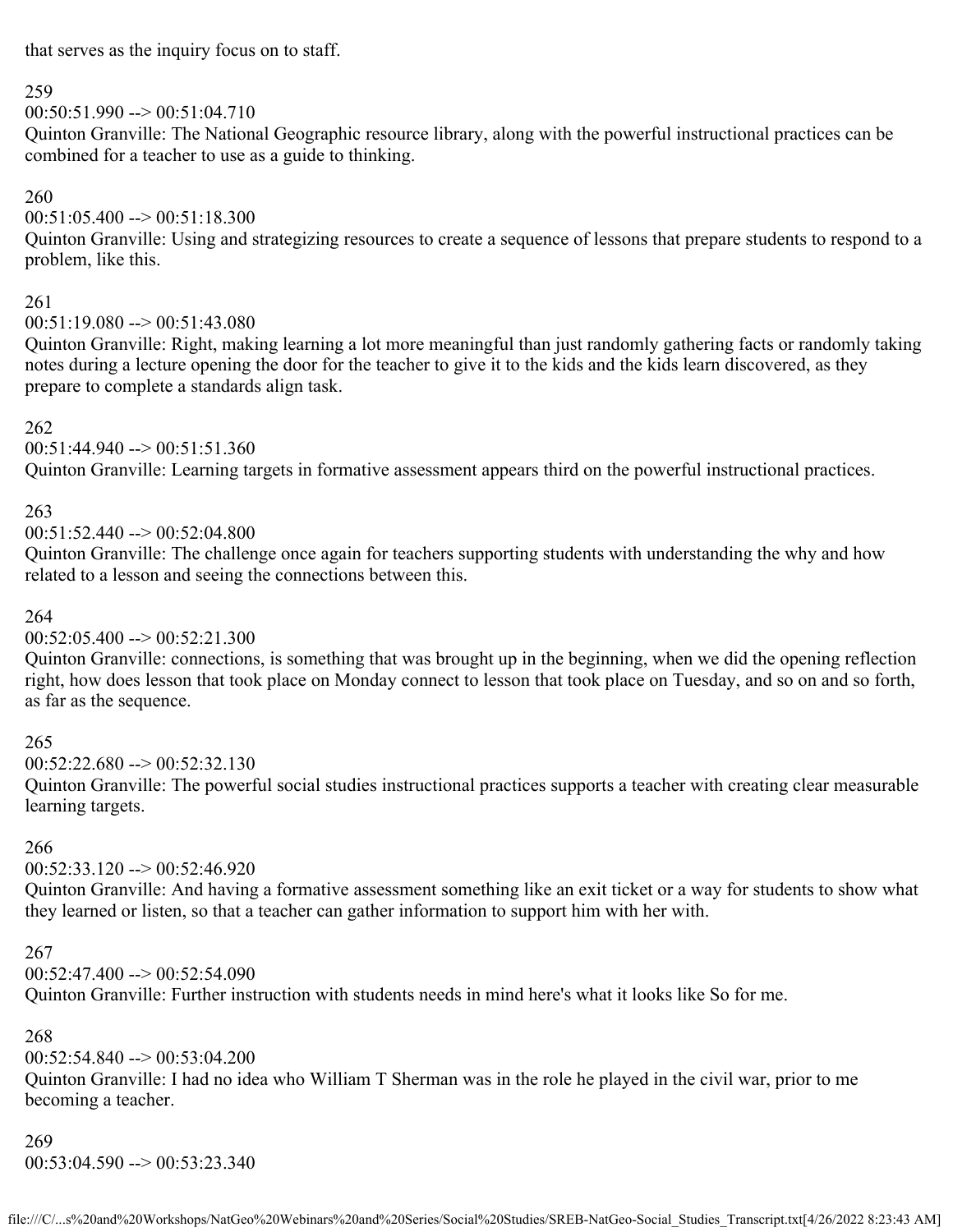Quinton Granville: Because when I was taught about the civil war, it was almost as simple as the north one at one thing, the South one at one thing they fought the north one the landscape of the United States change, no one went real deep into showing both sides of the coin.

#### 270

#### $00:53:24.390 \rightarrow 00:53:32.280$

Quinton Granville: Learning targets and formative assessments are very important, when you talk about the day to day because it helps.

#### 271

 $00:53:32.700 \rightarrow 00:53:43.260$ 

Quinton Granville: teachers to condense and break things down to give it to students in bite sized pieces so that they're able to understand.

#### 272

 $00:53:43.770 \rightarrow 00:53:57.330$ 

Quinton Granville: How what I learned today connects to the next day if one isn't careful when teaching about William fees Sherman in the civil war he or she can get way over the top of sharing way too much information.

#### 273

 $00:53:57.840 \rightarrow 00:54:03.330$ 

Quinton Granville: The National Geographic resource library, similar to what I showed with the dred Scott.

#### 274

 $00:54:03.780 \rightarrow 00:54:20.760$ 

Quinton Granville: Court decision, the Missouri compromise Korean War its precise captures the key focus of the standards and can be used as a way to inform students and check for students understanding before they leave.

#### 275

 $00:54:21.180 \rightarrow 00:54:38.220$ 

Quinton Granville: here's an example of a learning target that can be created from the information in the resource library about William T sherman's role in the civil war students will be able to write a summary that explains why general William T Sherman targeted Atlanta during the civil war.

### 276

00:54:39.240 --> 00:54:46.470

Quinton Granville: As simple as it sounds, for a teacher who hasn't been trained or provided the proper resources this.

#### 277

 $00:54:47.370 \rightarrow 00:55:00.240$ 

Quinton Granville: That should be only one day or Max two days can end up in a whole week if the proper resources aren't providing nat GEO and the powerful practices.

#### 278

 $00:55:00.690 \rightarrow 00:55:20.820$ 

Quinton Granville: Are the correct resources today right learning strategies The challenge here is that a lot of times we teach students to perform independently, but we don't give the tools to support them with doing things like interacting with complex text being able to analyze a map.

### 279

 $00:55:22.050 \rightarrow 00:55:28.140$ 

Quinton Granville: The powerful social studies instructional practices hone in on the importance of teaching those strategies.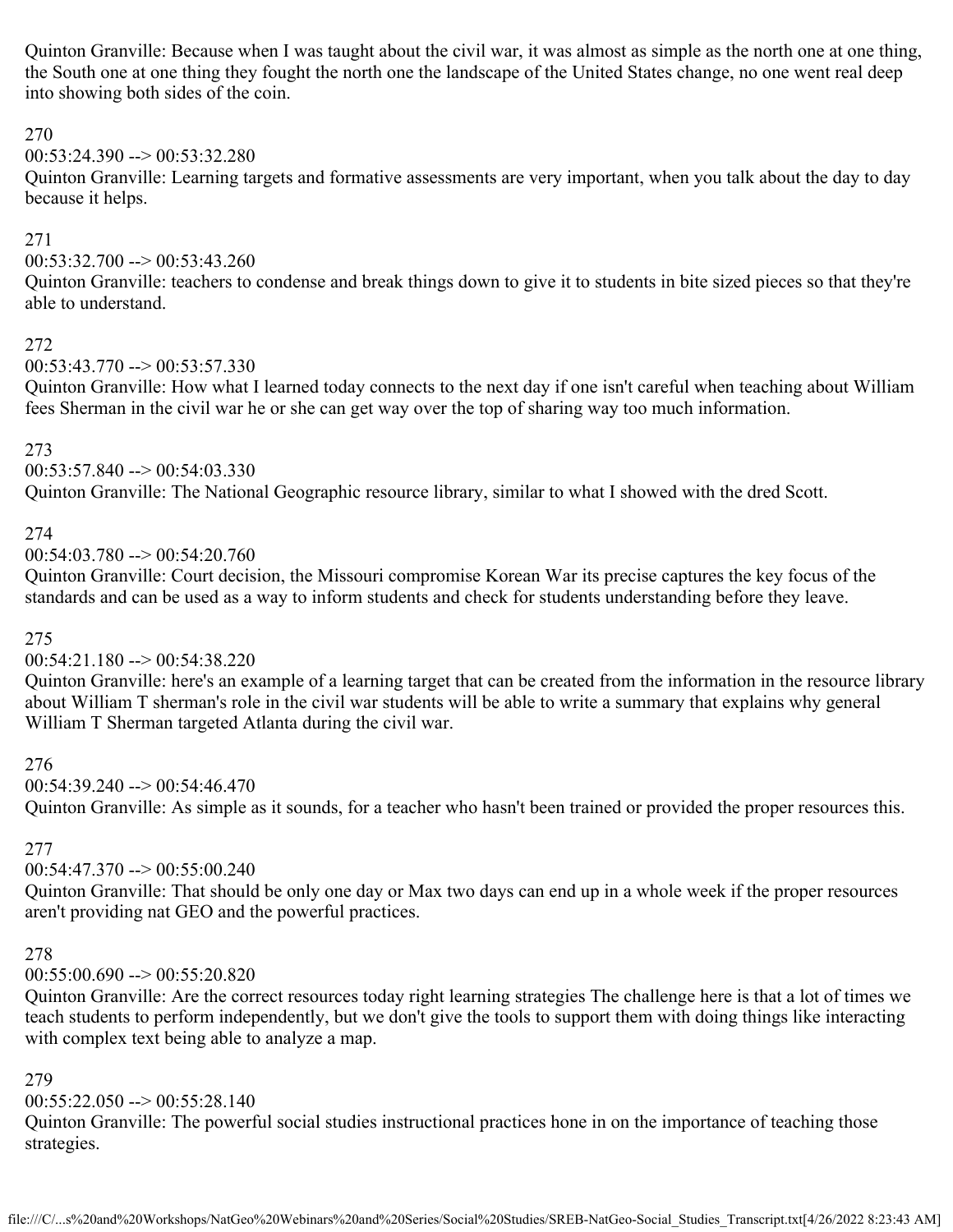$00:55:29.010 \rightarrow 00:55:43.470$ 

Quinton Granville: We mentioned multiple forms of representation that goes two ways it's not always meant to inform students sometimes is meant to inform teachers on the most effective practices here's an example.

### 281

### 00:55:44.040 --> 00:55:58.380

Quinton Granville: learning strategies, if you go to the National Geographic resource library it goes right along with the social studies powerful instructional practices as far as teaching students, a way to perform using a strategy.

### 282

 $00:55:58.920 \rightarrow 00:56:10.950$ 

Quinton Granville: When the teacher is not around so his Room one on one revolutions give a guy from analyzing revolutions in depth, a full video.

### 283

#### $00:56:11.850 \rightarrow 00:56:33.810$

Quinton Granville: After watching this video the goal should be for students to apply these takeaways to analyze and break down any revolution put in front of them once again the video is complemented by opportunities for practice that exists in that resource library okay.

#### 284

 $00:56:36.030 \rightarrow 00:56:37.470$ Quinton Granville: Civil discourse.

### 285

 $00:56:38.880 \rightarrow 00:56:41.220$ Quinton Granville: giving students, the opportunity to talk.

### 286

00:56:42.360 --> 00:56:54.600

Quinton Granville: Assisting students with critical analysis in using academic language and collaborating to problem song powerful social studies instructional practices hone in on that.

### 287

 $00:56:55.680 \rightarrow 00:57:05.520$ 

Quinton Granville: Civil discourse becomes a possibility, when we apply the learning framework in the National Geographic resource library two.

### 288

 $00:57:06.510 \rightarrow 00:57:17.310$ 

Quinton Granville: Things related to social studies observe communicate collaborate problem solve this isn't a formula that I came up with on my own.

### 289

 $00:57:17.700 \rightarrow 00:57:29.610$ 

Quinton Granville: This is a formula that's highlighted in breaking down boundaries, one of the lessons or activities in the National Geographic library that only is perfectly.

### 290

### $00:57:29.940 \rightarrow 00:57:42.510$

Quinton Granville: To the powerful instructional practices for social studies, because it gives a prototype for how to engage students in civil discourse in a way that is standards based.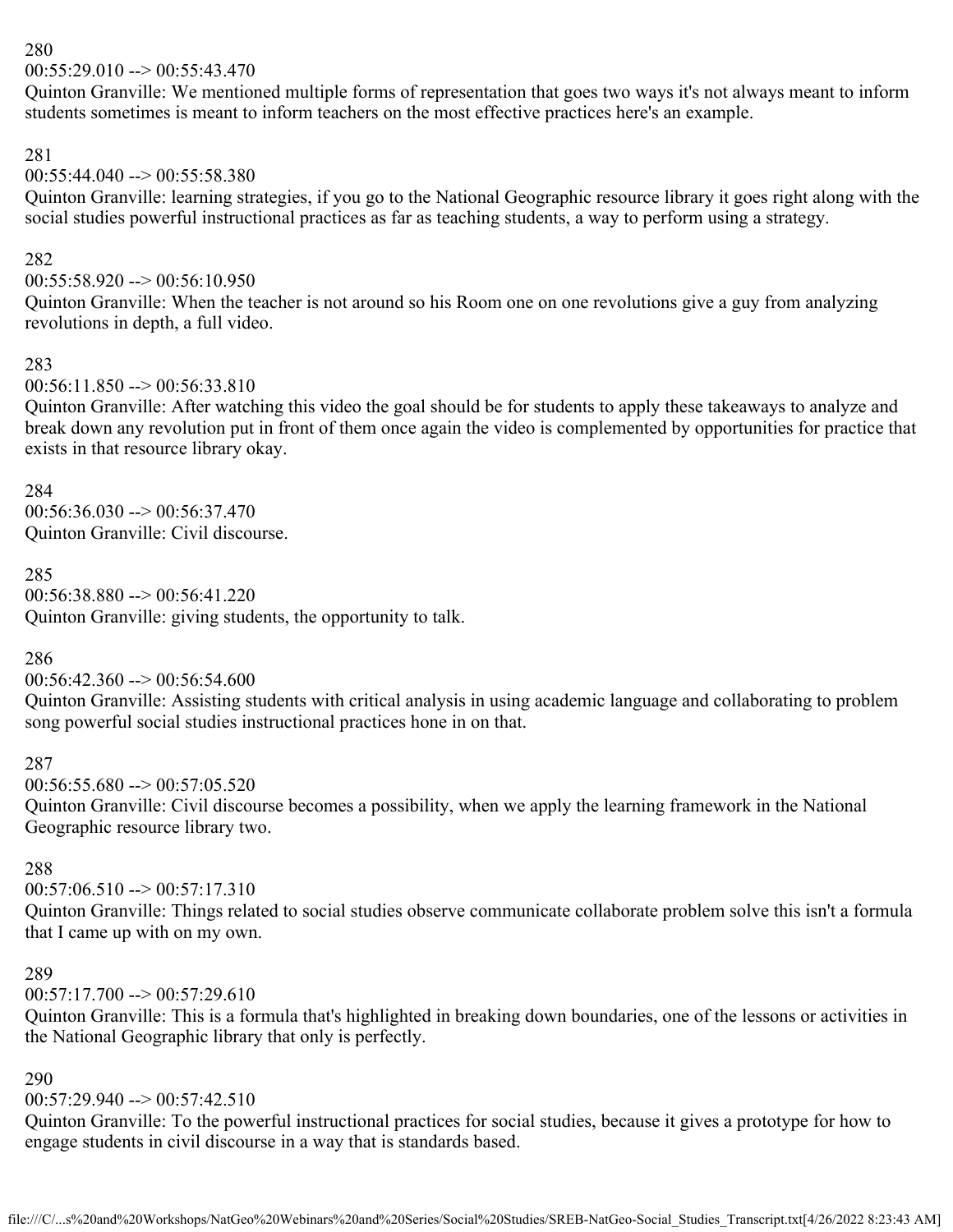$00:57:42.990 \rightarrow 00:57:58.410$ 

Quinton Granville: More importantly, a way that raises their awareness and ability to apply what they're learning to create change in their communities and almost want to save the world at large.

#### 292

00:58:00.120 --> 00:58:01.800 Quinton Granville: interdisciplinary connections.

### 293

 $00:58:03.360 \rightarrow 00:58:11.640$ 

Quinton Granville: The challenge here is making learning relevant to students, once again, this is something that was address are brought up in our opening reflection.

### 294

 $00:58:12.270 \rightarrow 00:58:24.330$ 

Quinton Granville: Powerful social studies instructional practices made this a key point in supporting teachers inspires doing effort by making learning relevant across places cultures history and systems.

### 295

00:58:25.830 --> 00:58:35.490

Quinton Granville: here's the opportunity for it to take place as it exists in the resource library, the p I P or powerful instructional practices.

### 296

 $00:58:36.000 \rightarrow 00:58:46.380$ 

Quinton Granville: It gives the frame for thinking it gives the frame for what one should be doing as far as engaging students in things like authentic assignments.

## 297

 $00:58:46.800 \rightarrow 00:58:56.010$ 

Quinton Granville: opening doors for collaboration across different content areas, the National Geographic resource library actually gives a roadmap.

### 298

 $00:58:56.520 \rightarrow 00:59:08.730$ 

Quinton Granville: and other opportunities for the teacher to give students a platform for practicing that goes way beyond and a practicing to where the finished product.

### 299

## 00:59:09.330 --> 00:59:26.940

Quinton Granville: The audience is going to be more than just a teacher grading but other people looking through the lens of how the child communicates certain things relating to social studies concept and their desire or their vision for change as it's related.

### 300

00:59:28.020 --> 00:59:37.830

Quinton Granville: Alright, so that is the National Geographic resource library and the social studies power and instructional practices coming together.

### 301

## $00:59:38.340 \rightarrow 00:59:57.540$

Quinton Granville: i'm fame is anything that you would like to share as far as the blending of the two in what you had a chance to see or know about, as far as the National Geographic library and when teachers are supported with using the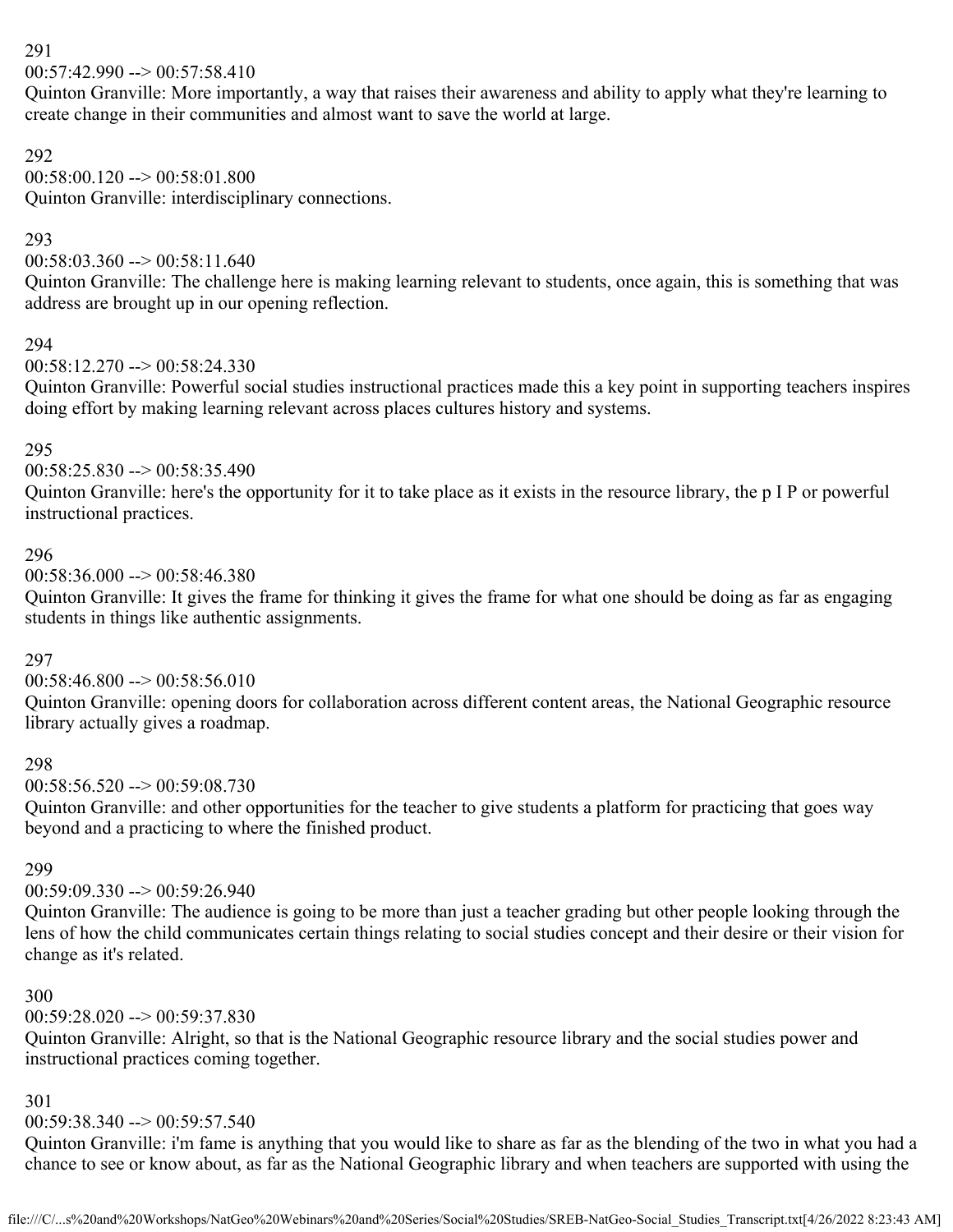changing creating the classroom.

#### 302

 $00:59:58.530 \rightarrow 00:59:59.400$ Absolutely.

### 303

 $01:00:00.510 \rightarrow 01:00:12.600$ 

Fay Gore: I really do feel like it's a perfect blend of two ideas, the powerful instructional practices and the National Geographic explorer mindset or our.

#### 304

 $01:00:13.680 \rightarrow 01:00:18.030$ Fay Gore: Learning framework because it's cultivating the same things at the same time.

305

 $01:00:18.750 \rightarrow 01:00:23.700$ Fay Gore: I would reiterate what you've already said quentin is that you have to start with your standards.

### 306

 $01:00:24.120 \rightarrow 01:00:32.610$ 

Fay Gore: You have to start with what it is that you're trying to accomplish and achieve in the classroom and then our resources will be a compliment to that.

### 307

 $01:00:32.850 \rightarrow 01:00:39.660$ 

Fay Gore: Right like it's not a curriculum right that you can just teach about the civil war by going to the National Geographic research library.

### 308

 $01:00:39.930 \rightarrow 01:00:46.050$ 

Fay Gore: But we should be able to enhance some of those things that you're trying to do, and ultimately what we're trying to do is.

### 309

 $01:00:46.920 \rightarrow 01:00:58.080$ 

Fay Gore: Provide knowledge and skills so kids can have understanding and with understanding becomes taken informed action, and I think that's what our explorers do out in the field in the real world and.

### 310

## $01:00:58.470 \rightarrow 01:01:10.620$

Fay Gore: I think that's what you guys articulated in the very beginning of this webinar is that what good social studies instruction is about is having kids see the relevancy and what they're learning making connections.

### 311

 $01:01:11.430 \rightarrow 01:01:23.580$ 

Fay Gore: Across disciplines and then ultimately to be able to apply what they've learned in a real world context, and we hope that that that's what you'll find in our resource library that also complements the powerful instructional practice.

312  $01:01:27.000 \rightarrow 01:01:27.600$ Quinton Granville: So.

313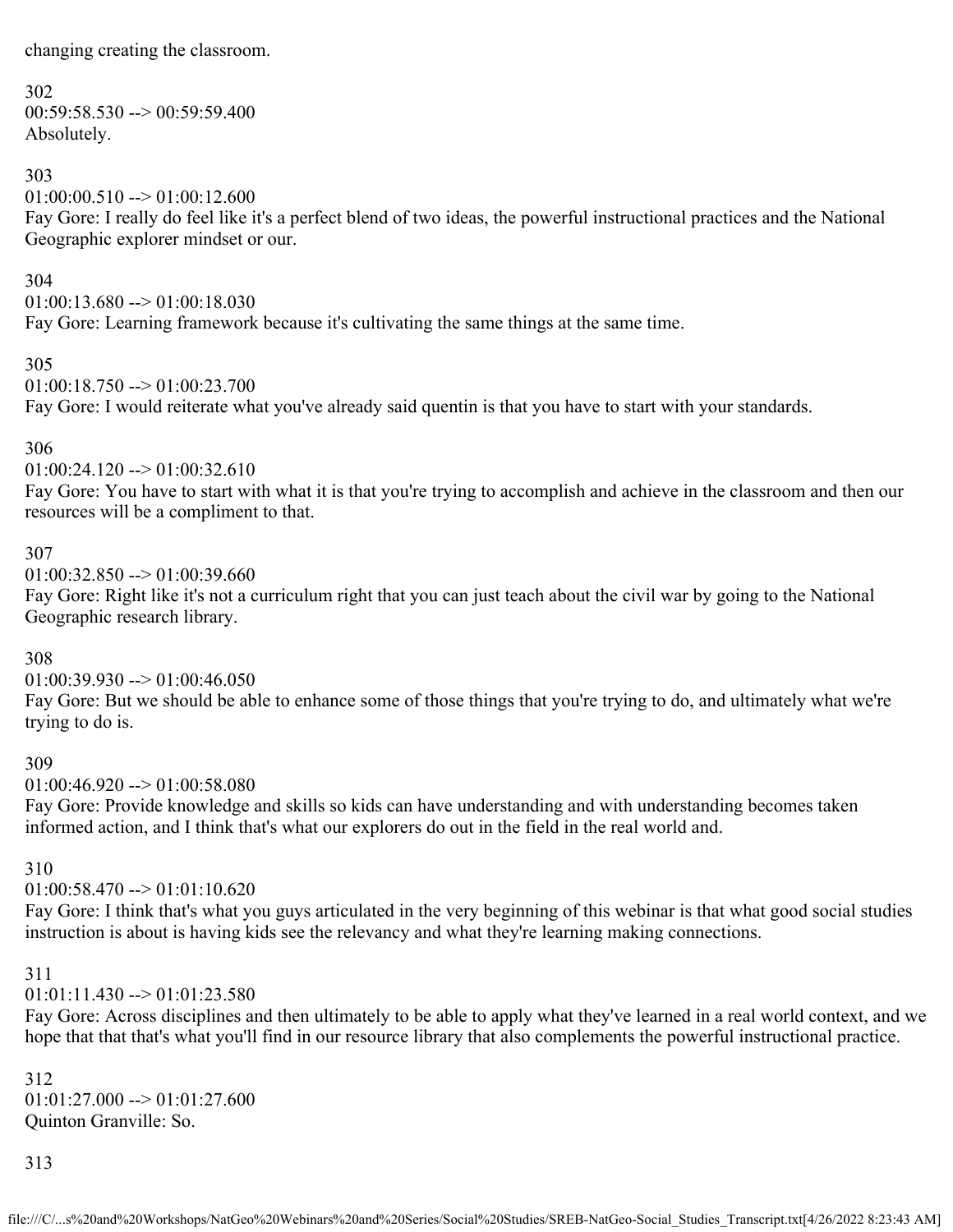$01:01:27.660 \rightarrow 01:01:29.400$ Quinton Granville: Kirsten um.

```
314
01:01:29.760 \rightarrow 01:01:30.540Quinton Granville: I know you're.
```
315  $01:01:31.140 \rightarrow 01:01:32.580$ Quinton Granville: wrapping things up.

316  $01:01:32.790 \rightarrow 01:01:41.610$ Quinton Granville: um so Jay and I are going to turn it over to you, so you can go ahead and bring things to a close.

317

 $01:01:41.910 \rightarrow 01:01:53.100$ 

SREB - Kirsten Sundell: So lately, and I just wanted to thank you, you and Faye both for a great presentation I just popped into the chat a link to a blog I believe you have this in the agenda Clinton.

318

 $01:01:53.520 \rightarrow 01:02:10.110$ 

SREB - Kirsten Sundell: A link to a blog he wrote recently about how you can match your state, you can find the resources that you need to teach your standards and then use that National Geographic resource library, to make those standards in that in that instruction really come alive.

### 319

 $01:02:11.850 \rightarrow 01:02:23.400$ 

SREB - Kirsten Sundell: So we will open it up, if there are questions I see Francine has said, many social studies teachers will love exploring these resources during the summer to find materials that fit their standards absolutely.

320

 $01:02:23.760 \rightarrow 01:02:31.740$ 

SREB - Kirsten Sundell: And I would encourage you, all of you that are listening here today or watching this on the video, to make sure that you learn more about.

321

01:02:32.400 --> 01:02:41.010

SREB - Kirsten Sundell: Summer conference National Geographic i'm very thrilled to say is going to be presenting with us during our Wednesday general session.

322

 $01:02:41.310 \rightarrow 01:02:46.260$ 

SREB - Kirsten Sundell: about the explorers mindset and how you can incorporate these wonderful resources into your instruction.

### 323

 $01:02:47.010 \rightarrow 01:02:58.950$ 

SREB - Kirsten Sundell: fe and her young explorers will be there in person, we will also have a wonderful booth from National Geographic at the conference, as well as many sessions about engaging instruction and you know connecting to your standards.

324  $01:02:59.880 \rightarrow 01:03:07.020$